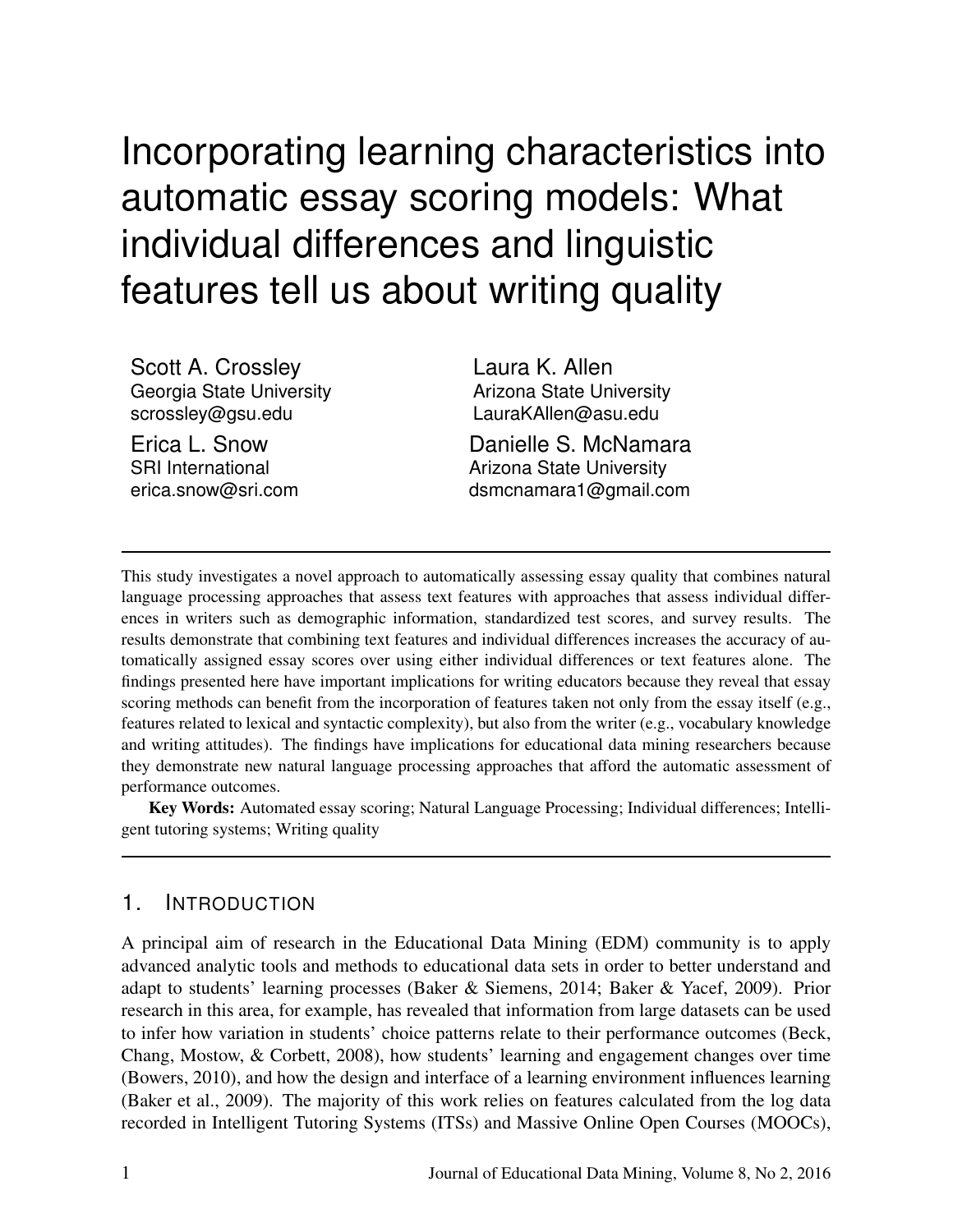such as video views, forum post reads, and assignment attempts (Baker & Siemens, 2014). Additional approaches to assessing student performance include the use of individual difference measures such as demographics, content knowledge, and literacy skills (DeBoer, Ho, Stump, & Breslow, 2014).

More recently, EDM researchers have begun to use text analysis tools to provide more specific information about the characteristics of students' learning processes. For instance, Ezen-Can and Boyer (2015) used part of speech tagging along with raw word counts to automatically model dialog acts for student utterances in an online tutor. In a similar study, Samei, Rus, Nye, and Morrison (2015) classified dialog acts using token types and length of utterances. Text analysis tools have also been used to investigate success in MOOCs. For instance, Crossley and colleagues (2015) calculated natural language processing (NLP) indices for students' forum posts to predict their MOOC success. They found that a number of linguistic features related to text quality, cohesion, sentiment, and the lexicon successfully predicted course completion. Similarly, Wen, Yang, and Rose (2014a, 2014b) used text analysis tools to examine the sentiment of MOOC forum posts and its relationship to students' opinions toward the course and course tools. Wen and colleagues reported that students that used more motivation words and personal pronouns had a lower risk of dropping out of the course. Finally, one of the most common uses of text analysis tools is for the automated scoring of student writing samples in MOOCs (Jing, 2015; Liu et al., 2016) and ITSs (Crossley, Roscoe, & McNamara, 2013).

In the current study, our focus is on the automatic assessment of writing samples in an online ITS using both individual difference measures and text analysis tools. The automatic assessment of writing quality has been an important component of standardized testing (e.g., the Graduate Record Exam; GRE, and the Test of English as a Foreign Language; TOEFL) and feedback delivery in computer-based writing instruction such as the Writing-Pal (W-Pal; McNamara, Raine et al., 2013; Roscoe, Allen, Weston, Crossley, & McNamara, 2014). Traditionally, automated essay scoring (AES) systems have focused on calculating text features of a particular essay to assess its quality. These features generally include linguistic elements related to word frequency, syntactic complexity, and cohesion along with discourse features related to text structure, theses, and topic sentences. AES systems have been quite successful at scoring essays, demonstrating strong correlations with human scores of essay quality. However, exact matches between raters and automatic scores have remained relatively low (between 30-60%).

One potential avenue for increasing the accuracy of AES systems is to consider the role of individual differences (e.g., demographic information, standardized text scores, and survey results) in statistical models of essay quality. While relatively common in EDM approaches, the use of individual differences as predictors in assessments of essay quality is rare and, to date, we have found no evidence of their inclusion in essay scoring models. Measuring individual differences in writer's abilities (i.e., literacy skills, cognitive abilities, and affective states) has the potential to increase the sensitivity of AES algorithms by providing a means to go beyond the written word. If the inclusion of such predictors explains elements of essay quality beyond a text's linguistic features, such an approach may help to alleviate concerns that typical AES scoring models fail to fully measure the writing construct (Deane, 2013).

The current study provides a proof of concept for the hypothesis that assessing individual differences in conjunction with linguistic and rhetorical elements of the text will increase the accuracy of automatic essay scoring. Consequently, the study combines two contrasting research lines relating to writing quality. On the one hand, some writing researchers have focused on the relation between individual differences and essay quality (Allen, Snow, Crossley, Jackson,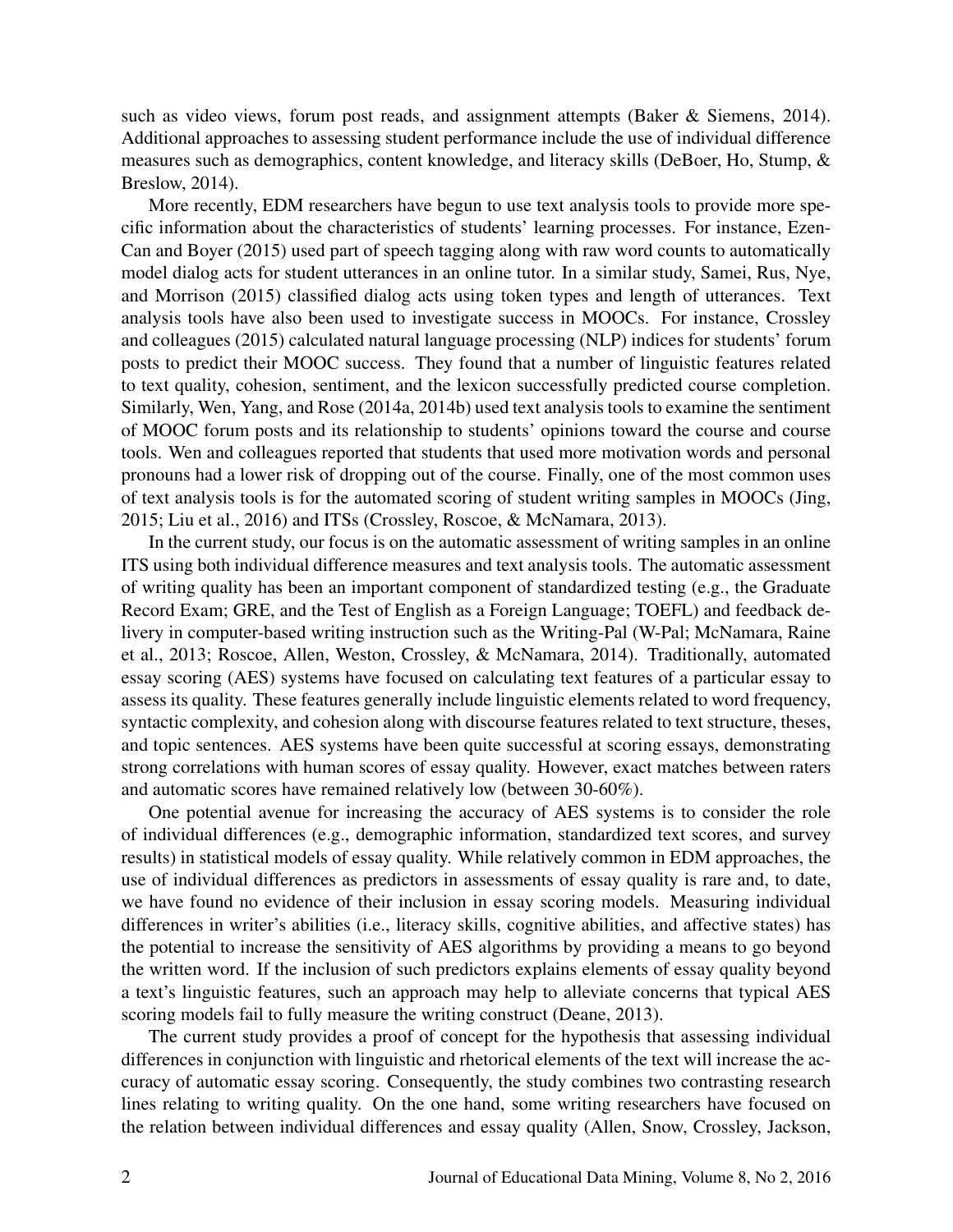

Figure 1: Overview of writing quality assessment incorporating individual differences and linguistic features.

& McNamara, 2014; Graham, 2006; Scardamalia & Bereiter, 1987). These studies demonstrate that the production of higher quality essays is often associated with strong reading skills (Allen, Snow, Crossley et al., 2014; Fitzgerald & Shanahan, 2000; Tierney & Shanahan, 1991), vocabulary knowledge (Allen & McNamara, 2014; Allen, Snow, Crossley et al., 2014; Stæhr, 2008), flexibility (Allen, Snow, & McNamara, 2014; 2016), and writing-specific knowledge (Saddler & Graham, 2007). On the other hand, AES developers have tended to focus on how text features relate to essay quality (Applebee, Langer, Jenkins, Mullis, & Foertsch, 1990; Crossley, Roscoe, McNamara, & Graesser, 2011; Ferrari, Bouffard, & Rainville, 1998; McNamara et al., 2010; Varner, Roscoe, & McNamara, 2013; Witte & Faigley, 1981). These studies have found that writers who produce more complex linguistic features are more likely to compose higher quality essays. Such studies have not focused on writers' prior skills or abilities; albeit because individual difference measures are either not available or are rarely collected in the context of AES systems. Theoretically, however, one would assume that individual differences in abilities such as reading skill, vocabulary, and domain knowledge will contribute to writing quality because a constellation of skills are brought to bear when a student composes an essay (Graham, 2006). At the same time, essay features are assumed to serve as proxies both to the quality of the essay (McNamara, Crossley, & Roscoe, 2013) and to individual differences (Crossley, Allen, & McNamara, 2014).

One potential problem with relying solely on linguistic features is that successful writing is likely not the product of specific linguistic features, but a combination of various features. That is to say, writers have a number of different approaches to combining linguistic features in order to produce a successful essay. For instance, writers may take a purely academic approach to writing and use a greater number of linguistic features related to nominalizations, syntactic complexity, and lexical sophistication. On the other hand, writers may make their writing more accessible by producing more cohesive essays that contain greater lexical and semantic overlap between text segments, more causal verbs and particles, and more connectives (Crossley, Roscoe, & McNamara, 2014). Both approaches can lead to essays that are scored as higher quality, calling into question the idea that a single combination of specific linguistic features can reliably assess essay quality for all writers. However, it may be the case that individual differences found among writers may help to account for differences in the production of linguistic features and how these features lead to assessments of writing quality. Thus, in this study, we assume that individual differences in writers can provide information that goes beyond text features about how human judgments of essay quality are derived (as illustrated in Figure 1).

We examine this hypothesis in the context of the Writing Pal (W-Pal) tutoring system. W-Pal includes both explicit writing strategy instruction as well as essay writing practice and auto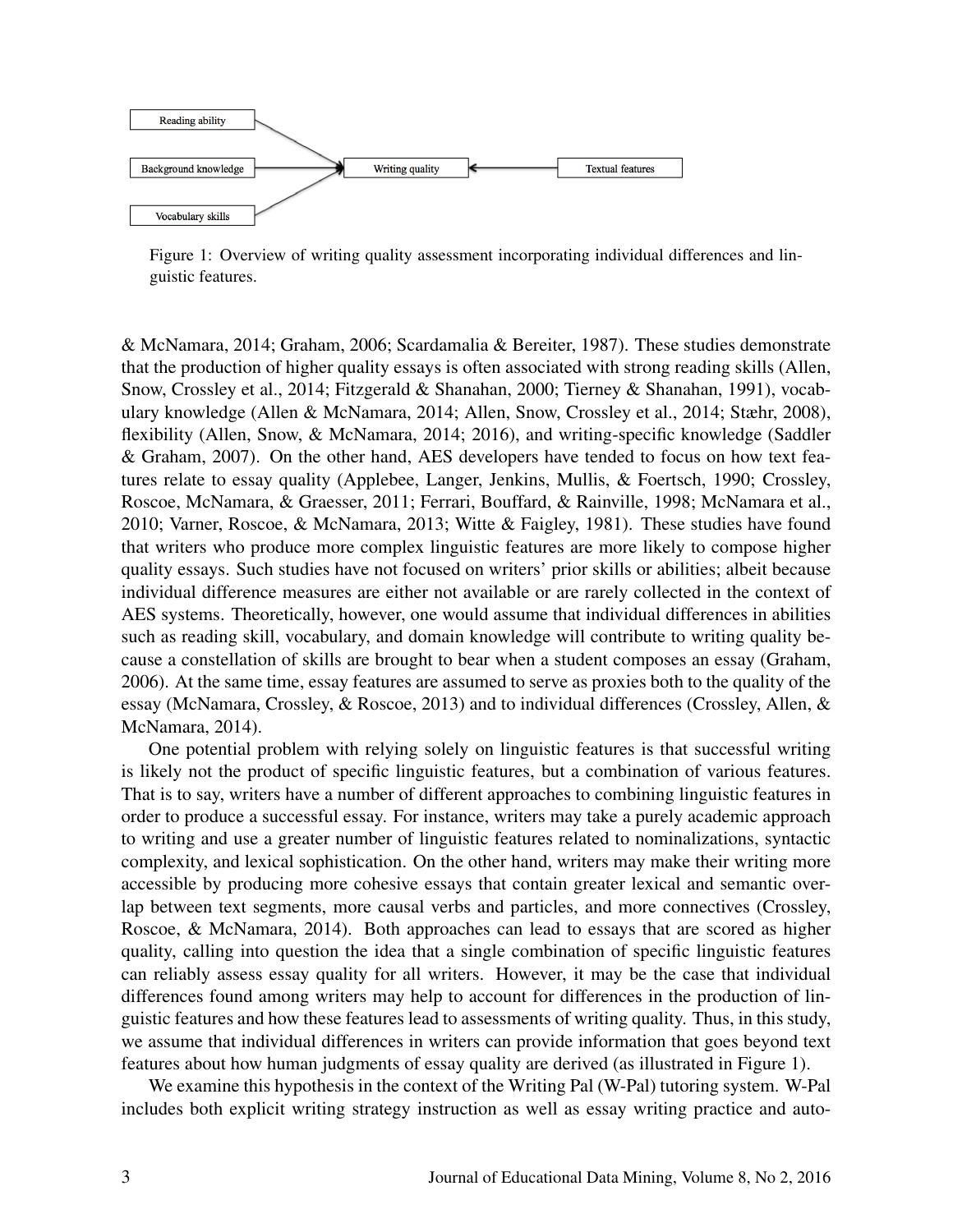mated feedback. Our overarching objective in this study is to enhance the accuracy of feedback within W-Pal. For this study, we use natural language processing tools to calculate linguistic and rhetorical features of essays composed by students interacting with W-Pal. We also collected individual difference measures from these students (i.e., demographic information, prior knowledge, literacy skills). The linguistic features and/or the individual differences for the writers were then included in a series of regression analyses to examine the extent to which they predicted essay quality (as scored by trained, expert raters). Our goal is to investigate the potential to use individual differences to predict essay quality and to examine the extent to which a combination of text features and individual differences increases accuracy in these scoring models. Such findings may afford additional avenues to automatically assess essay quality and provide new data mining approaches that can be used in tutoring systems, standardized writing assessments, and massive open on-line courses (MOOCs) to more accurately model writing proficiency.

#### 1.1. THE WRITING PAL

W-Pal is an intelligent tutoring system designed to provide writing strategy instruction to high school and entering college students (McNamara et al., 2013; Roscoe et al., 2014). Unlike AES systems, which focus on essay practice and sometimes provide support and instruction in the form of feedback (traditionally referred to as automatic writing evaluation, AWE, systems), W-Pal emphasizes strategy instruction first, followed by targeted strategy practice and then wholeessay practice.

W-Pal provides instruction on writing strategies that cover three phases of the writing process: prewriting, drafting, and revising. Each of the writing phases is further subdivided into instructional modules. These modules include *Freewriting* and *Planning* (prewriting); *Introduction Building*, *Body Building*, and *Conclusion Building* (drafting); and *Paraphrasing*, *Cohesion Building*, and *Revising* (revising). An important component of W-Pal, and one that separates it from many AES and AWE systems and other writing ITSs such as e-rater (Burstein, 2003; Burstein, Chodorow, & Leacock, 2004) and IntelliMetric (Rudner, Garcia, & Welch, 2006), is that W-Pal incorporates game-based practice. These games target specific strategies involved in the writing processes presented above (e.g., *freewriting, cohesion building, paraphrasing*) and provide students with opportunities to practice the strategies in isolation before moving on to practicing them during the composition of an entire essay. Thus, the purpose of the games is to provide manageable sub-goals that postpone the need to simultaneously coordinate the multiple tasks required during the writing process (Allen, Crossley, Snow, & McNamara, 2014). In W-Pal, students first view lessons on each strategy, then play practice games, and finally write practice essays for each of the modules. Essay writing is, thus, an essential component of W-Pal. The system allows students to compose essays, and then, using an AWE system, provides automated summative (i.e., holistic scores) and formative feedback (i.e., actionable, strategy-based feedback focused on how to improve an essay) to the users based upon their natural language input. This feedback and the teaching and use of strategies are the primary components of the W-Pal system. Because of the central importance of providing accurate summative feedback to users in the W-Pal system, there is a strong need to develop and test new approaches for automatically assessing writing quality.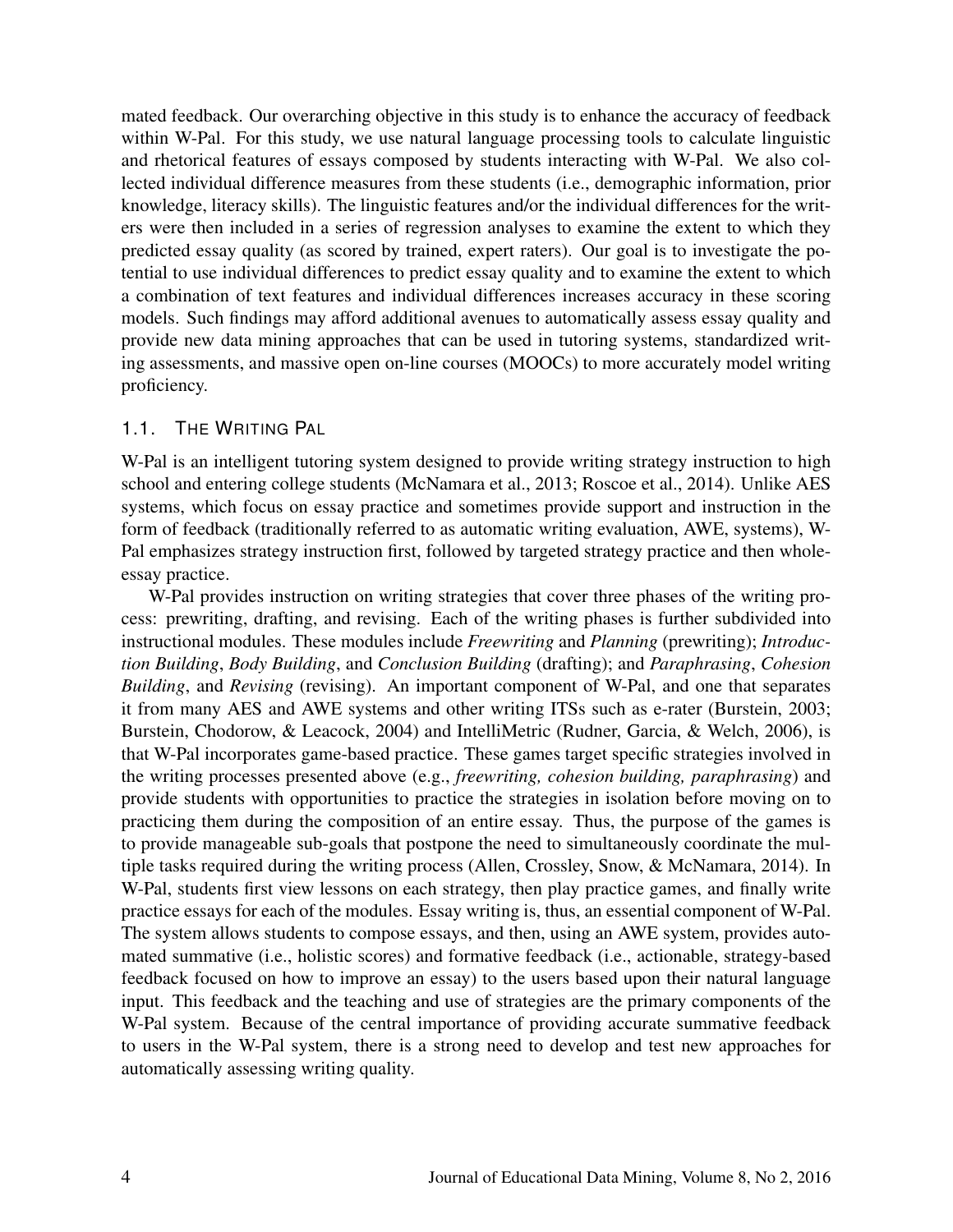#### 1.2. TEXT FEATURES AND AUTOMATIC WRITING EVALUATION SYSTEMS

The traditional approach to automatically assessing writing quality has been through the use of text features. Such features are calculated using computational applications such as part-ofspeech taggers and syntactic parsers. Such applications are often aggregated into tools that can measure a number of linguistic features automatically. Common tools used in the past to examine essay quality include the Biber tagger (Biber, 1988, 1995), STYLEFILES (Reid, 1992), Coh-Metrix (McNamara, Graesser, McCarthy, & Cai, 2104), and the Writing Assessment Tool (WAT; Crossley, Roscoe, & McNamara, 2013; McNamara et al., 2013). For instance, the Biber Tagger can automatically calculate features related to lexical sophistication (e.g., type/token ratio and word length), cohesion and rhetorical features (e.g. conjuncts, hedges, amplifiers, and emphatics), grammatical features (e.g. nouns, verbs, nominalizations, and modals), and clauselevel features (e.g. subordinations, complementation, and passives). Coh-Metrix calculates a number of text-based linguistic features related to lexical sophistication (word frequency, word concreteness, word familiarity, polysemy, hypernymy), syntactic complexity (incidence of infinitives, phrase length, number of words before the main verb), and cohesion (word overlap, semantic similarity, incidence of connectives). WAT, in addition to reporting the above-mentioned Coh-Metrix and Biber Tagger features, measures n-gram frequency, rhetorical features, as well as additional measures of global cohesion and lexical and syntactic complexity.

Text features such as those discussed above can be used to develop AES and AWE systems. These systems use a number of linguistic features to automatically score a student's essay. The systems are important because they can provide opportunities for students to practice writing and receive automatic feedback on the quality of the writing. AES systems can also be used in standardized testing situations such as the TOEFL or the GRE (Dikli, 2006). In standardized tests such as these, AES systems reduce the demands and complications often associated with human writing assessment, such as time, cost, and reliability (Bereiter, 2003).

AWE systems that provide opportunities for students to write and receive feedback (e.g., CRITERION (Attali & Burstein, 2006; Burstein et al., 2004) and MYACCESS (Grimes & Warschauer, 2010; Rudner et al., 2006), as well as AWE systems that are embedded in intelligent tutoring systems, rely primarily on statistical modeling of human judgments of essay quality. In these systems, expert raters score a corpus of essays in order to assign a holistic score of quality to each essay. Essays are then automatically analyzed using a number of text features such as those discussed earlier (i.e., text features related to lexical sophistication, syntactic complexity, cohesion, and rhetorical features). These features are then used in statistical analyses to examine what features discriminate between higher and lower-quality essays. Once these features are selected, weighted statistical models combine the extracted linguistic properties into algorithms that assign grades to student essays, providing overall summative feedback. For instance, the generic version of E-rater, an AES system developed and employed by Educational Testing Service, scores writing samples based on seven linguistic and rhetorical features of writing. Of these seven features, two rhetorical features, related to the presence and length of discourse units, account for 61% of the assigned essay score. The five other features, related to more strictly linguistic elements such as grammar, syntax, and lexis, account for 39% of the assigned essay score (Enright & Quinlan, 2010). These and similar features are used in CRITERION to provide formative feedback to writers about the syntax, lexical choices, grammar and spelling errors, and use of discourse markers found in writing samples. The AWE system in W-Pal assesses essay quality using a combination of computational linguistics and statistical modeling.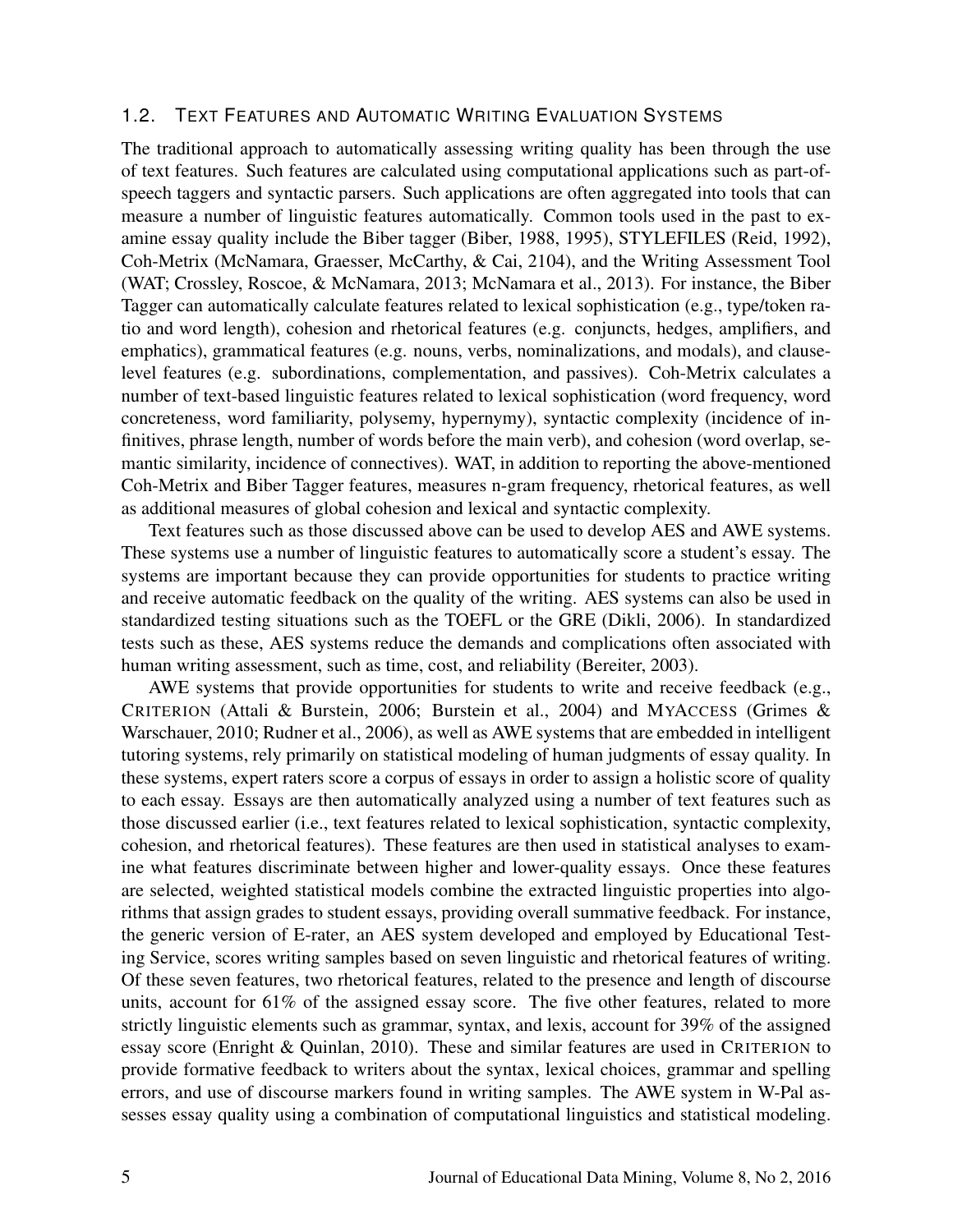However, unlike traditional scoring methods that rely on linear multiple regression models between text features and scores, the AWE in W-Pal uses hierarchical classification (McNamara, Crossley, Roscoe, Allen, & Dai, 2015). This hierarchical modeling provides opportunities to give users summative and formative feedback at different conceptual levels on a variety of linguistic and rhetorical features (Crossley, Roscoe, & McNamara, 2013). For instance, for shorter essays, differences in scoring are related to the use of more sophisticated nominals and grammar (e.g., nominalizations, plural nouns, sentence relative clauses, commas), higher cohesion (lexical diversity, paragraph-to-paragraph) and the absence of specific topics such as social processes and religion. For longer essays, scores are based on some similar indices such as nominalizations and sentence relative clauses, but the algorithm also includes indices more reflective of the semantic content of the essay (e.g., lower bigram frequency, more frequent use of amplifiers and adjectives) and the use of more sophisticated verbs (i.e., less frequent use of public verbs, private verbs, verbs in base form, and auxiliary verbs).

In general, the aforementioned AES and AWE systems are able to provide accurate and reliable holistic essay scores. These scores show correlations with human judgments of essay quality that range between .60 and .85. The scores from AES and AWE systems also report perfect agreement (i.e., exact matches between a human score and a score provided by the scoring system) from 30-60% and adjacent agreement (i.e., scores reported by the scoring system that are 1 point above or below the score provided by the human rater) from 85-99% (Attali & Burstein, 2006; McNamara, Crossley, & Roscoe, 2013; Rudner et al., 2006; Warschauer & Ware, 2006).

Although AES systems show strong correlations and accuracy, some critics argue that the systems are impersonal, lack human sensitivity, and cannot respond to elements of writing quality that fall outside of the available algorithms (Hearst, 2002). Specifically, educators and researchers are concerned that AES and AWE systems cannot address issues of argumentation and rhetorical effectiveness, both hallmarks of quality writing (Deane, 2013; Haswell, 2006; Perelman, 2012). In addition, accurate scoring on the part of AES and AWE systems does not appear to strongly relate to instructional efficacy, with studies suggesting that students who use AES systems improve in writing mechanics but not overall essay quality (Attali & Burstein, 2006). Finally, while AWE systems can facilitate writing practice and improve motivation, some AWE users are skeptical about their scoring reliability and researchers worry about the potential for AWE systems to overlook infrequent writing problems that, while rare, may be frequent to an individual writer (Grimes & Warschauer, 2010). In fact, the Conference on College Composition and Communications, the largest writing conference in North America, published a position paper that categorically opposed the use of AES systems in writing assessment (College Board, 2011).

Many of the concerns expressed by critics of AES and AWE systems are valid. Their concerns, however, can also be seen as providing a pathway toward improving the systems and not a sound denouncement of the current systems overall. One area of research that is providing interesting developments that may help address some of the concerns expressed by critics (i.e., the impersonal nature of the systems) is the inclusion of individual differences to predict essay quality.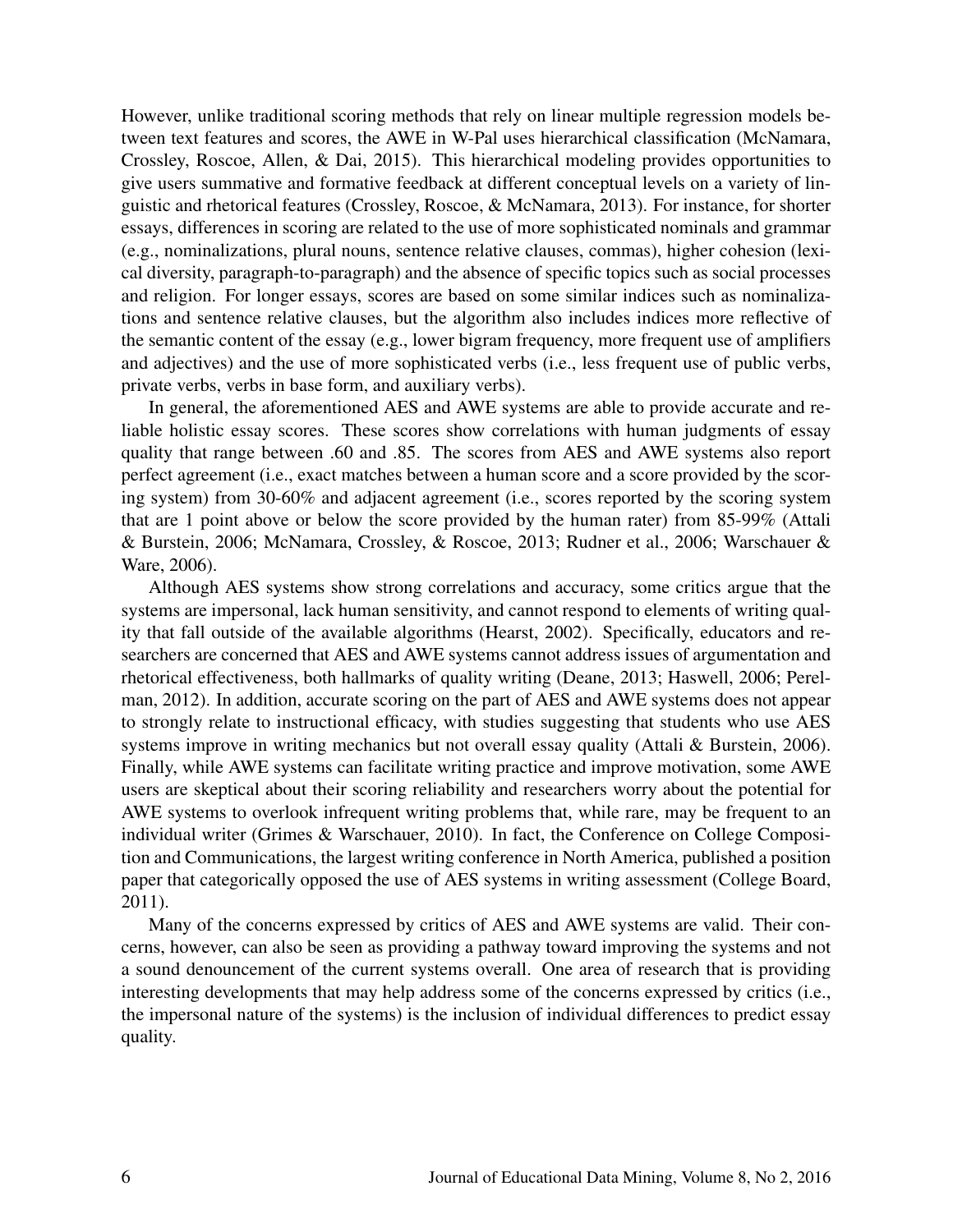#### 1.3. INDIVIDUAL DIFFERENCES AND AUTOMATIC WRITING EVALUATION SYSTEMS

One approach to improving not only the accuracy of AWE systems but also their underlying validity is the inclusion of student information in scoring algorithms. Because one of the common critiques of AES systems is the failure to measure the full writing construct (Deane, 2013), the addition of individual difference information (e.g., literacy skills, cognitive abilities, affective states, etc.) to algorithms may increase the sensitivity of the algorithms to the more general context of the writing assignment. This contextualization of writing assessment is important, particularly if systems aim to provide adaptive instruction and formative feedback to students on an individual basis.

Recently, this potential link between individual differences among students and automated text features has begun to be empirically explored (Allen & McNamara, 2015; Attali & Powers, 2008; Roscoe, Crossley, Snow, Varner, & McNamara, 2014). Roscoe et al. (2014), for instance, examined whether the essay scores from an AWE system correlated with individual differences in students' literacy skills and prior knowledge (e.g., Gates-MacGinitie Reading and Vocabulary tests, prior world knowledge, etc.). Results from this study indicated that the computational algorithms were significantly related to a number of the individual differences among students, though human raters were more sensitive to the literacy and knowledge-based measures. Attali and Powers (2008) also examined relationships between automatically scored essays and individual differences (grade level, gender, race, first language, and years of schooling in English). They found essay scores increased as grade level increased. Demographically, they reported that females scored higher than males (although there was a small negative interaction with grade level for females) and that White and Asian students scored better than non-White students (although there was a negative interaction with grade level for Asian students). In addition, they reported no difference between native and non-native speakers of English on essay scoring, but they did report gains in essay scores for the number of years of English schooling.

Similarly, Allen et al. (2015) investigated relations between students' vocabulary knowledge and the lexical characteristics of their writing. Results suggested that the word-level properties of students' essays were significantly predictive of students' vocabulary knowledge, and that this model generalized to a separate set of students' essays. Overall, the analysis confirmed that automated text analysis tools successfully detected and provided important information about the role of individual differences in students' writing processes.

#### 1.4. CURRENT STUDY

The goal of current study is to provide a *proof of concept* for the hypothesis that individual differences among writers (i.e., demographic information, standardized test scores, and survey results) and text features in essays can be combined to predict the quality of persuasive essays written in the context of W-Pal. Such an approach is rare and has the potential to assist in providing more accurate summative feedback to students who use AES systems (and other tutoring systems). We conduct three analyses in this study to examine our hypothesis. The first analysis examines the potential for individual differences alone to predict essay quality. We follow that with an analysis of text features and their ability to predict essay quality alone. We lastly conduct a combined analysis that examines the potential for a combination of individual differences and text features to predict essay quality. In such a way, we are able to assess how individual groups of features are predictive of essay quality and compare these results to the results of using a combined feature set.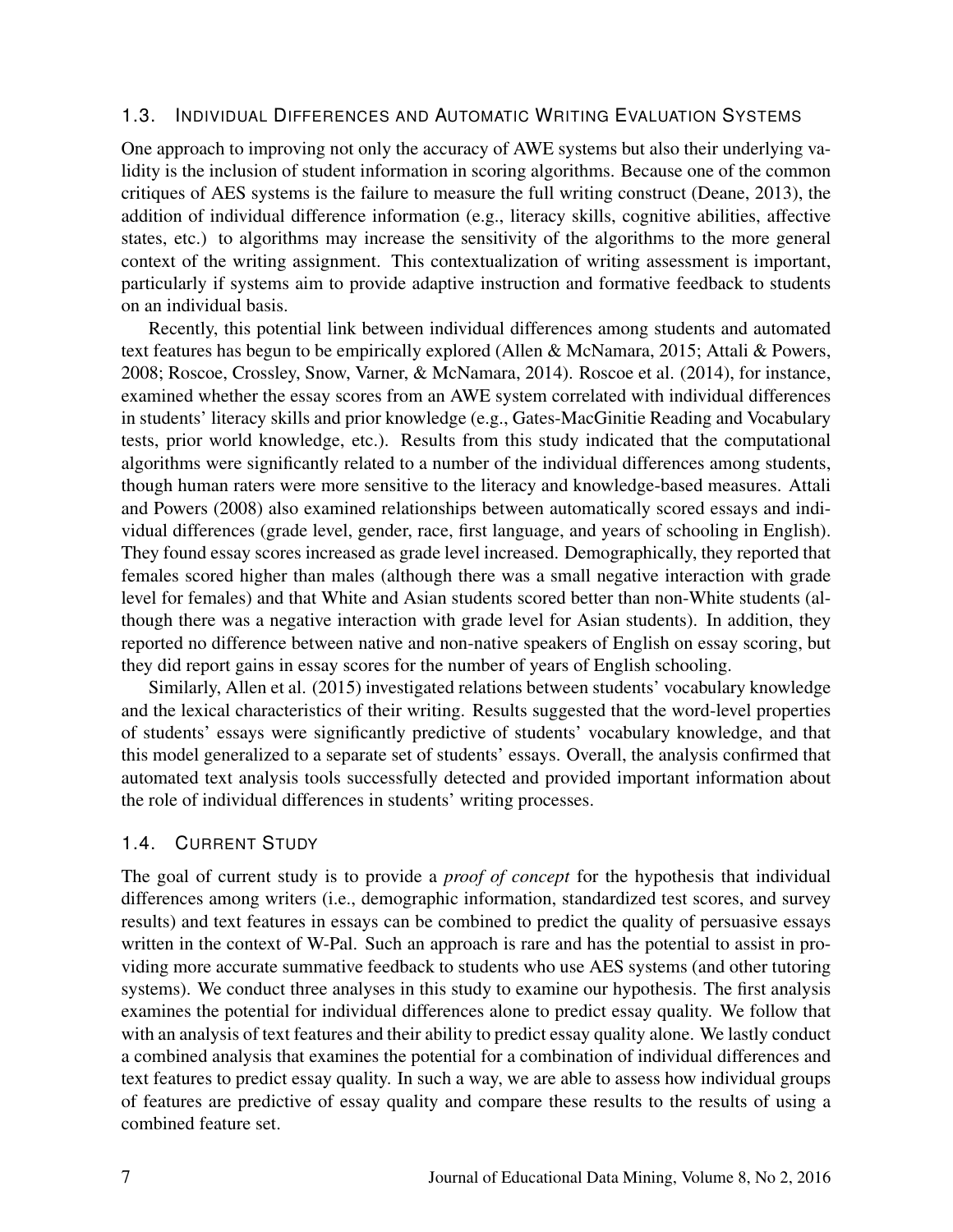# 2. METHOD

## 2.1. PARTICIPANTS

For this study, we recruited 86 students from public high schools in the metro Phoenix area. Students' average age was 15.6 years, with an average grade level of 10.4. Of the 86 participants, 62.1% were female and 37.9% were male. Thirty-eight of the participants self-identified as English Language Learners (ELLs). The remaining participants self-identified as native speakers of English (NS).

# 2.2. PROCEDURES

Students attended 10 sessions (1 session/day) over a 2-4 week period. Participants wrote a pretest essay during the first session and a posttest essay during the last session. In addition, the first and final sessions included assessments of reading comprehension, vocabulary, writing proficiency, strategy knowledge, and writing attitudes (discussed below). For this study, we used only the pretest essays and individual difference measures collected from the students ( $N = 86$ ).

# 2.3. ESSAY SCORING

Each essay in the corpus was scored independently by two expert raters using a 6-point rating scale developed for the SAT (see Appendix 1 for scoring rubric). The ratings were anonymous in that the raters had no access to information pertaining to the students' individual differences. The rating scale was used to holistically assess the quality of the essays and had a minimum score of 1 and a maximum score of 6. Raters were first trained to use the rubric with a small sample of argumentative essays that were not part of the corpus analyzed in this study. A Pearson correlation analysis was used to assess inter-rater reliability between raters. When the raters reached a correlation of  $r = 0.70$ , the ratings were considered reliable and the raters scored the essays in the corpus. The final inter-rater reliability across all raters for all the essays used in the analysis was *r* > .70. Average scores between the raters were calculated for each essay.

# 2.3.1. Individual differences

Demographic information. Students' demographic information was collected at pretest. The demographic survey asked students to report basic information, such as their age, gender, grade point average, first language status, as well as their perceptions towards reading and writing. Additionally, the demographic survey assessed students' performance orientation, as well as their comfort and excitement towards using computers.

**Reading comprehension.** Students' reading comprehension ability was assessed through the Gates-MacGinitie ( $4<sup>th</sup>$  ed.) reading skill test (form S) level 10/12 (MacGinitie & MacGinitie, 1989). The test consisted of 48 multiple-choice questions that measured students' ability to comprehend both shallow and deep level information across 11 short passages. In the current study, students' comprehension scores on this test ranged from 10 to 45 (M=24.59, SD=8.91).

Vocabulary knowledge. Students' vocabulary knowledge was measured through the use of the Gates-MacGinitie ( $4<sup>th</sup>$  ed.) test (form S) level 10/12 (MacGinitie & MacGinitie, 1989). This test assessed vocabulary skill by showing students 45 sentences or phrases that each contained an underlined vocabulary word and asking the students to select a word from a list of 5 that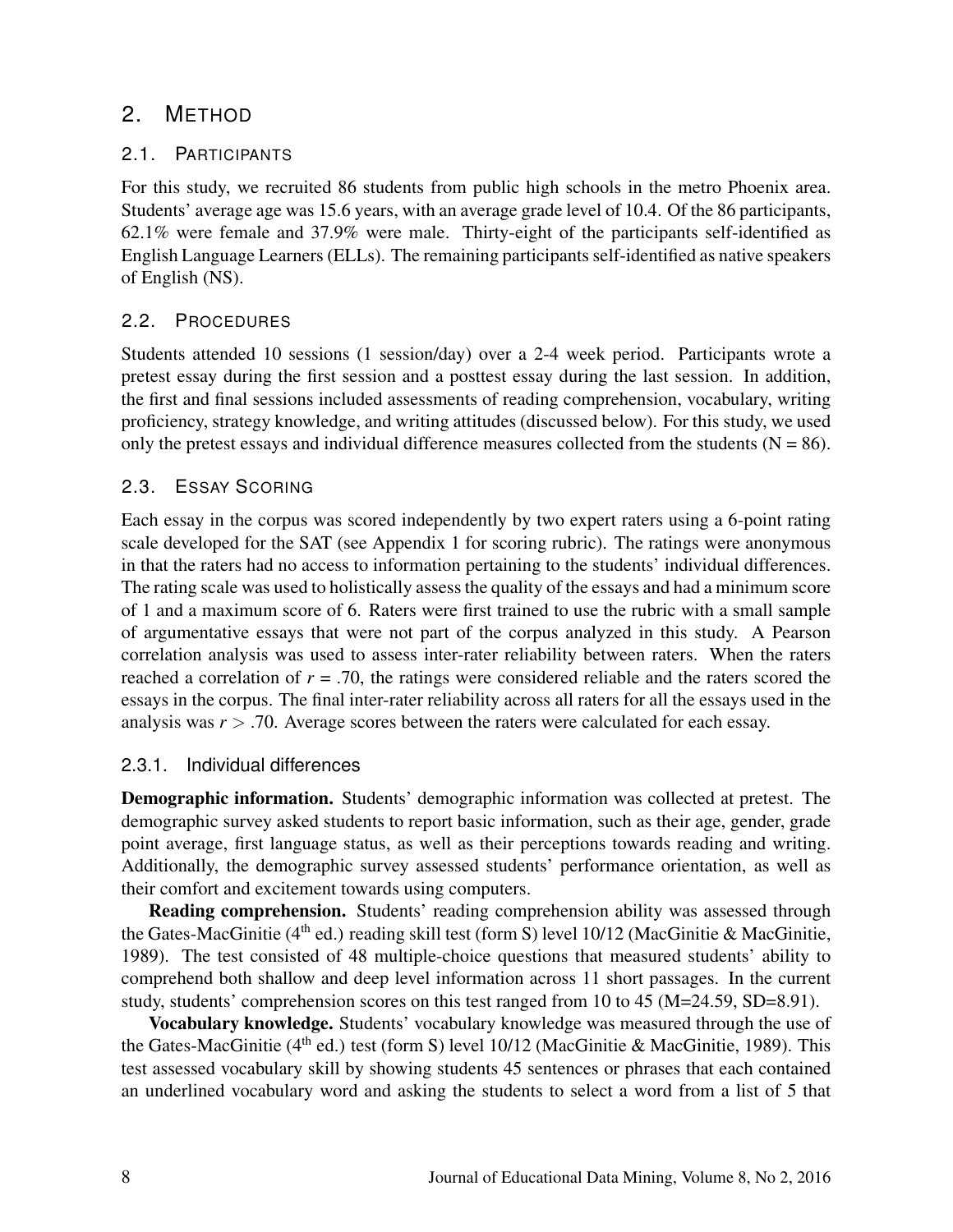is most closely related to the underlined word. In the vocabulary portion of this experiment, students' scores ranged from 6 to 45 (*M*=26.63, *SD*=8.89).

Writing apprehension. Students' apprehension toward writing was measured with the Daly-Miller Writing Apprehension Test (WAT; Daly & Miller, 1975). The Daly-Miller WAT assesses an individual's level of apprehension toward writing. This assessment includes items related to evaluation apprehension (fear of evaluation), stress apprehension (general fear of writing manifesting early in the writing process), and product apprehension (fear of writing manifesting as a general disdain for writing).

Prior knowledge. Prior knowledge was measured with a 30-question assessment that was designed for high school students. It has been previously used in research related to strategy training and reading comprehension (O'Reilly, Best, & McNamara, 2004; O'Reilly & McNamara, 2007). This measure assesses knowledge in the domains of science, literature, and history.

WASSI. The Writing Attitudes and Strategies Self-Report Inventory (WASSI) is a self-report measure that was administered to test students' writing attitudes and strategy use. Students respond to statements about themselves by indicating their level of agreement on a 6-point scale ranging from strongly disagree to strongly agree. The WASSI comprises four different subscales (prewriting, drafting, attitudes, and self-efficacy) each targeting a different aspect important to writing performance.

#### 2.4. TEXT FEATURES

Linguistic features from the text were computed using Coh-Metrix and the Writing Assessment Tool (WAT). These features are discussed briefly below. More detailed descriptions for the tools and the features on which they report can be found in (Crossley, Roscoe, & McNamara, 2014; McNamara et al., 2013; McNamara et al., 2014).

Coh-Metrix. Coh-Metrix represents the state of the art in computational tools and is able to measure text difficulty, text structure, and cohesion through the integration of lexicons, pattern classifiers, part-of-speech taggers, syntactic parsers, shallow semantic interpreters, and other components that have been developed in the field of computational linguistics. Coh-Metrix reports on linguistic variables that are primarily related to text difficulty. These variables include indices of causality, cohesion (semantic and lexical overlap, lexical diversity, along with incidence of connectives), part of speech and phrase tags (e.g., nouns, verbs, adjectives), basic text measures (e.g., text, sentence, paragraph length), lexical sophistication (e.g., word frequency, familiarity, imageability, familiarity, hypernmy, concreteness), and syntactic complexity (e.g., words before the main verb, noun phrase length, and incidence of infinitives). These Coh-Metrix indices have been used successfully in a number of studies that focus on predicting essay quality (Crossley et al., 2014; McNamara, Crossley et al., 2013; McNamara et al., 2014). For additional information about the types of indices calculated by Coh-Metrix and how the calculations are made, we refer the reader to (McNamara et al., 2014).

WAT. WAT computes linguistic features specifically developed to assess student writing. These features include indices related to global cohesion, topic development, n-gram accuracy, lexical sophistication, key word use, and rhetorical features. Cohesion features include LSA measures between paragraph types (introduction, body, and conclusion paragraphs) and LSA measures of relevance. N-gram accuracy features include indices related to n-gram frequency, ngram proportion, and correlations between expect and actual n-gram use (at the level of bi-grams and tri-grams calculated on written and spoken corpora). Rhetorical features include indices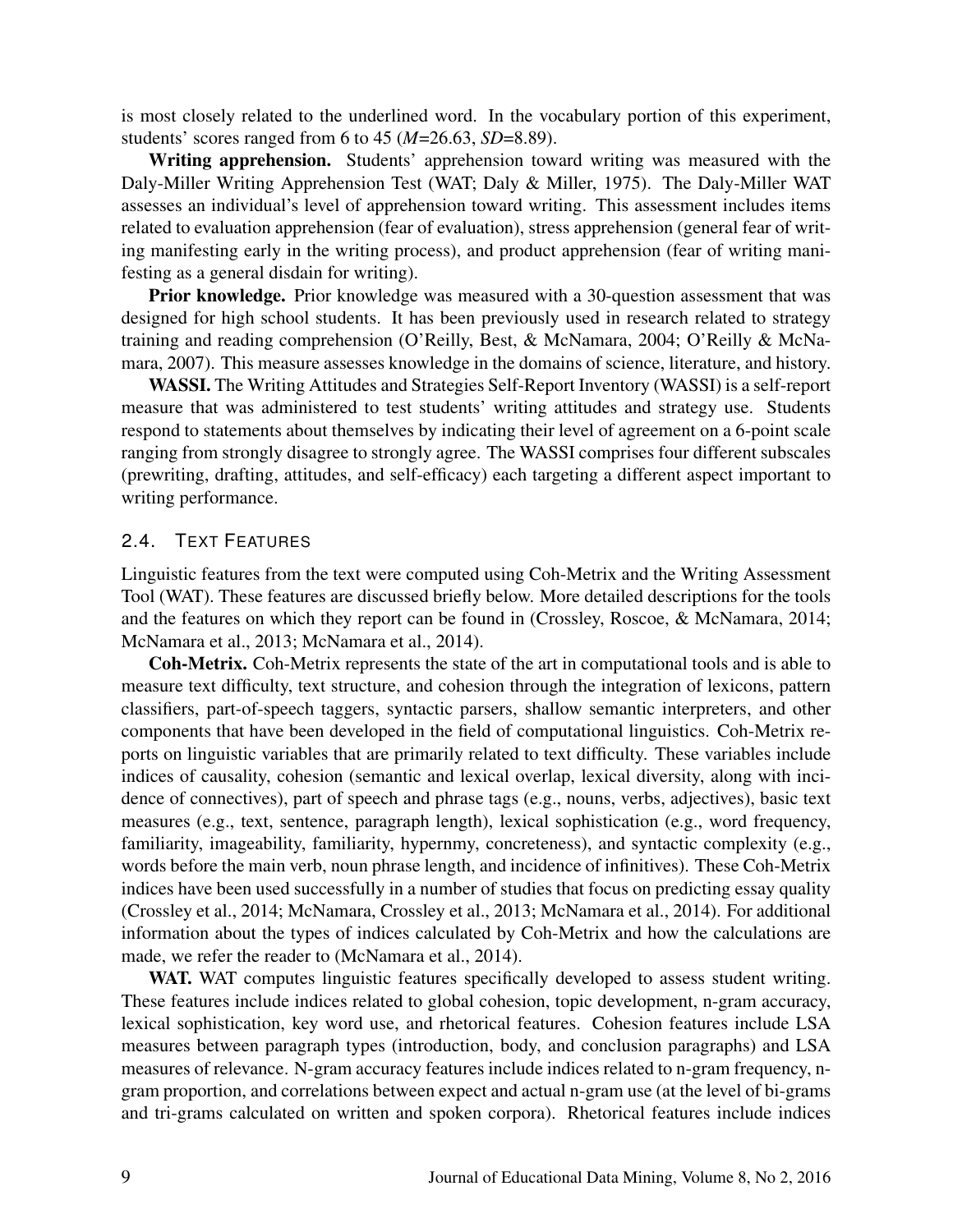such as hedges, conjuncts, amplifiers, and conclusion statements. The features reported by WAT have been used in a number of studies that have successfully investigated links between essay quality and text features (Crossley et al., 2013; 2014; McNamara, Crossley, et al., 2013). For additional information about the types of indices calculated by WAT and how the calculations are made, we refer the reader to (McNamara, Crossley, et al., 2013).

# 2.5. STATISTICAL ANALYSES

Prior to analysis, training and test sets were created from the corpus. The training sets were comprised of approximately 67% of the essays while the test sets were comprised of approximately 33% of the essays. Correlational analyses using the training data were conducted to examine the strength of relations between the selected indices and the human essay scores for those indices that were normally distributed. If an index demonstrated a significant correlation, it was considered for the analysis. Multicollinearity was then assessed between the indices (*r* > .90). When two or more indices demonstrated multicollinearity, we retained the index that correlated more strongly with the essay scores. Three stepwise regression analyses were then calculated to address our research questions (i.e., *Can text features, individual differences, and both text features and individual differences predict essay quality?*). Exact and adjacent accuracy are reported for the scores calculated by the resulting regression models. Exact matches demonstrate perfect agreement between human and regression scores while adjacent agreement occur when human and automated scores are within one point of each other.

# 3. RESULTS

# 3.1. CORRELATIONS AND NORMALITY CHECKS

Of the 292 selected features, 72 of the features demonstrated significant correlations with the essay scores. Of these 72 variables, 11 of the variables demonstrated multicollinearity with other variables that correlated more strongly with the essay quality scores. These 11 variables were removed. Of the remaining 61 variables, 25 of the variables were not normally distributed and were removed. This trimming of the variables left us with 36 features with which to predict essay quality. Of these 36 variables, 30 were text features and 6 were individual differences including 2 standardized test scores and 5 variables from survey answers (see Table 1 for correlations).

# 3.2. MULTIPLE REGRESSION: INDIVIDUAL DIFFERENCES

# 3.2.1. Regression Analysis Training Set.

The linear regression using the selected variables yielded a significant model,  $F(1, 50) = 12.868$ ,  $p < .001$ ,  $r = .451$ ,  $r<sup>2</sup> = .203$ . One variable was a significant predictor in the regression: Gates-MacGinitie reading test scores (GMRT). The remaining variables were not significant predictors and were not included in the model. The regression model is presented in Table 2. The results from the linear regression demonstrate that the one variable accounts for 20% of the variance in the human judgments of writing quality.

# 3.2.2. Regression Analysis Test Set.

To support the results from the multiple regression analysis, we used the B weights and the constant from the training set multiple regression analysis to assess the model on an independent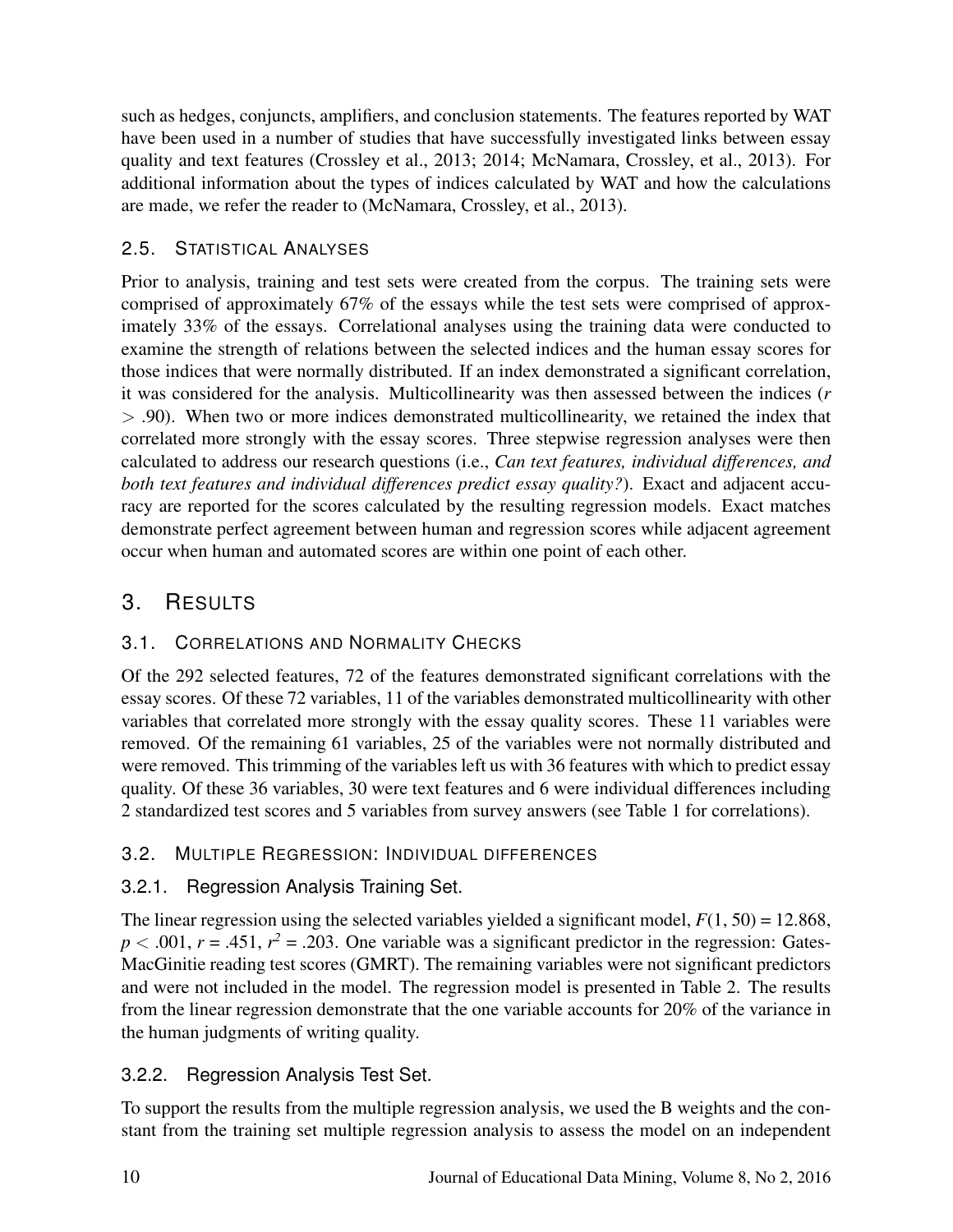| Index                                      | r        | p                    |
|--------------------------------------------|----------|----------------------|
| Bigram frequency (spoken)                  |          | $-0.596$ < .001      |
| Number of sentences                        | 0.573    | < 0.001              |
| Word types                                 |          | 0.567 < .001         |
| Number of words                            |          | 0.554 < .001         |
| Gates MacGinitie Reading Test (Reading)    |          | $0.461 \div .001$    |
| Key type counts                            |          | $0.430 \leq .001$    |
| Gates MacGinitie Reading Test (Vocabulary) | 0.422    | < 0.001              |
| Number of paragraphs                       |          | $0.396 \quad < .001$ |
| Incidence of past perfect                  |          | $0.392 \div .001$    |
| LSA paragraph to paragraph similarity      |          | 0.378 < .001         |
| Word concreteness                          |          | $-0.375$ < .001      |
| Word familiarity                           |          | $-0.366 \div 0.001$  |
| Incidence of preposition (to)              |          | $0.337 \div .001$    |
| Bigram accuracy (written)                  |          | $0.319 \quad < .010$ |
| Type token ratio (all words)               |          | $-0.309$ < .010      |
| Incidence of commas                        |          | $0.306$ < .010       |
| Prior knowledge (overall)                  |          | 0.299 < 0.010        |
| Word frequency (all words)                 |          | $-0.297$ < .010      |
| Incidence of connectives                   |          | $-0.297 < .010$      |
| Incidence of present tense                 |          | $-0.297 < .010$      |
| Verb incidence                             |          | $0.292 \div 0.010$   |
| Incidence of infinitives                   | 0.287    | < 0.010              |
| Incidence of logical connectives           |          | $-0.281 \leq .010$   |
| Vague nouns                                |          | $-0.270 \leq .050$   |
| Prior knowledge (literature)               |          | $0.252 \div 0.050$   |
| Prior knowledge (history)                  |          | $0.249 \leq .050$    |
| Type token ratio (content words)           |          | $-0.240 \leq .050$   |
| Syntactic complexity                       |          | $0.239 \div 0.050$   |
| Lexical density                            |          | $0.234 \div 0.050$   |
| Incidence of coordinating conjunctions     | $-0.233$ | < .050               |
| Noun hypernymy                             | 0.230    | < .050               |
| Incidence of embedded clauses              | $-0.229$ | < .050               |
| Grade point average                        | 0.226    | < .050               |
| Argument overlap sentence to sentence      | $-0.225$ | < .050               |
| Word frequency (content words)             | $-0.224$ | < .050               |
| Bigram accuracy (spoken)                   | 0.216    | < .050               |

Table 1: Correlations between NLP indices and essay scores

Notes: LSA = Latent Semantic Analysis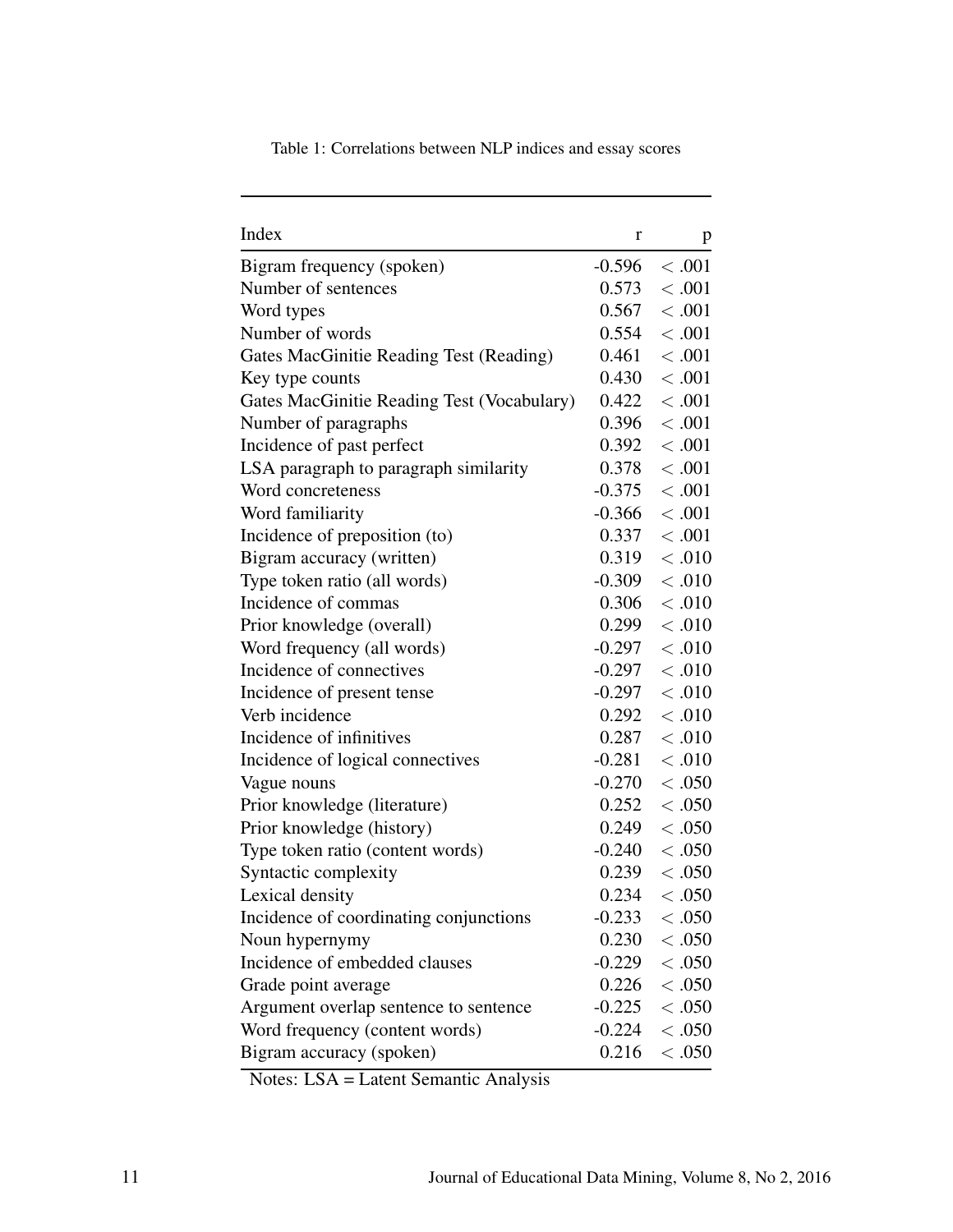| `able |  |
|-------|--|
|-------|--|

| Entry Variable Added/Removed                                                  | $R^2$ $R$ | - SE - |  |
|-------------------------------------------------------------------------------|-----------|--------|--|
| Entry 1 Gates MacGinitie Reading Test (Reading) 0.451 0.203 0.029 0.008 0.451 |           |        |  |

Notes: Estimated Constant Term is 2.074; *B* is unstandardized Beta; SE is standard error; B is standardized Beta

Table 3: Linear regression results for text features only

| Entry | Variable Added/Removed                                                               | $R^2$ | R.                                          | -SE | B. |
|-------|--------------------------------------------------------------------------------------|-------|---------------------------------------------|-----|----|
|       | Entry 1 Frequency spoken bigrams                                                     |       | $0.613$ $0.376$ $-88.606$ $12.614$ $-0.607$ |     |    |
|       | Entry 2 Word concreteness                                                            |       | $0.709$ $0.502$ $-0.006$ $0.002$ $-0.299$   |     |    |
|       | Entry 3 Incidence of coordinating conjunctions $0.743$ $0.552$ -0.011 $0.004$ -0.230 |       |                                             |     |    |

Notes: Estimated Constant Term is 6.683; *B* is unstandardized Beta; SE is standard error; B is standardized Beta

data set. The model produced an estimated value for each essay in the test set. A Pearson correlation was then conducted between the estimated scores and the actual scores. This correlation along with its  $r^2$  was then used to demonstrate the strength of the model on an independent data set. The model for the test set yielded  $r = .469$ ,  $r^2 = .220$ . The results from the test set model demonstrate that the one variable accounted for 22% of the variance in the evaluation of the essays comprising the test set.

#### 3.2.3. Exact and Adjacent Matches.

The regression model produced exact matches between the predicted essay scores and the human scores for 48 of the 86 essays (56% exact accuracy). The model produced adjacent matches for 85 of the 86 essays (99% adjacent accuracy).

# 3.3. MULTIPLE REGRESSION: TEXT FEATURES

Regression Analysis Training Set. The linear regression using the selected variables yielded a significant model,  $F(3, 64) = 25.005$ ,  $p < .001$ ,  $r = .743$ ,  $r^2 = .552$ . Three variables were significant predictors in the regression: frequency of spoken bi-grams, word concreteness, and the incidence of coordinating conjunctions. The remaining variables were not significant predictors and were not included in the model. The regression model is presented in Table 3. The results from the linear regression demonstrate that the combination of the three variables accounted for 55% of the variance in the human judgments of writing quality.

**Regression Analysis Test Set.** The model for the test set yielded  $r = .674$ ,  $r^2 = .454$ . The results from the test set model demonstrate that the combination of the three variables accounted for 45% of the variance in the evaluation of the essays comprising the test set.

Exact and Adjacent Matches. The regression model produced exact matches between the predicted essay scores and the human scores for 57 of the 86 essays (66% exact accuracy). The model produced adjacent matches for 85 of the 86 essays (99% adjacent accuracy).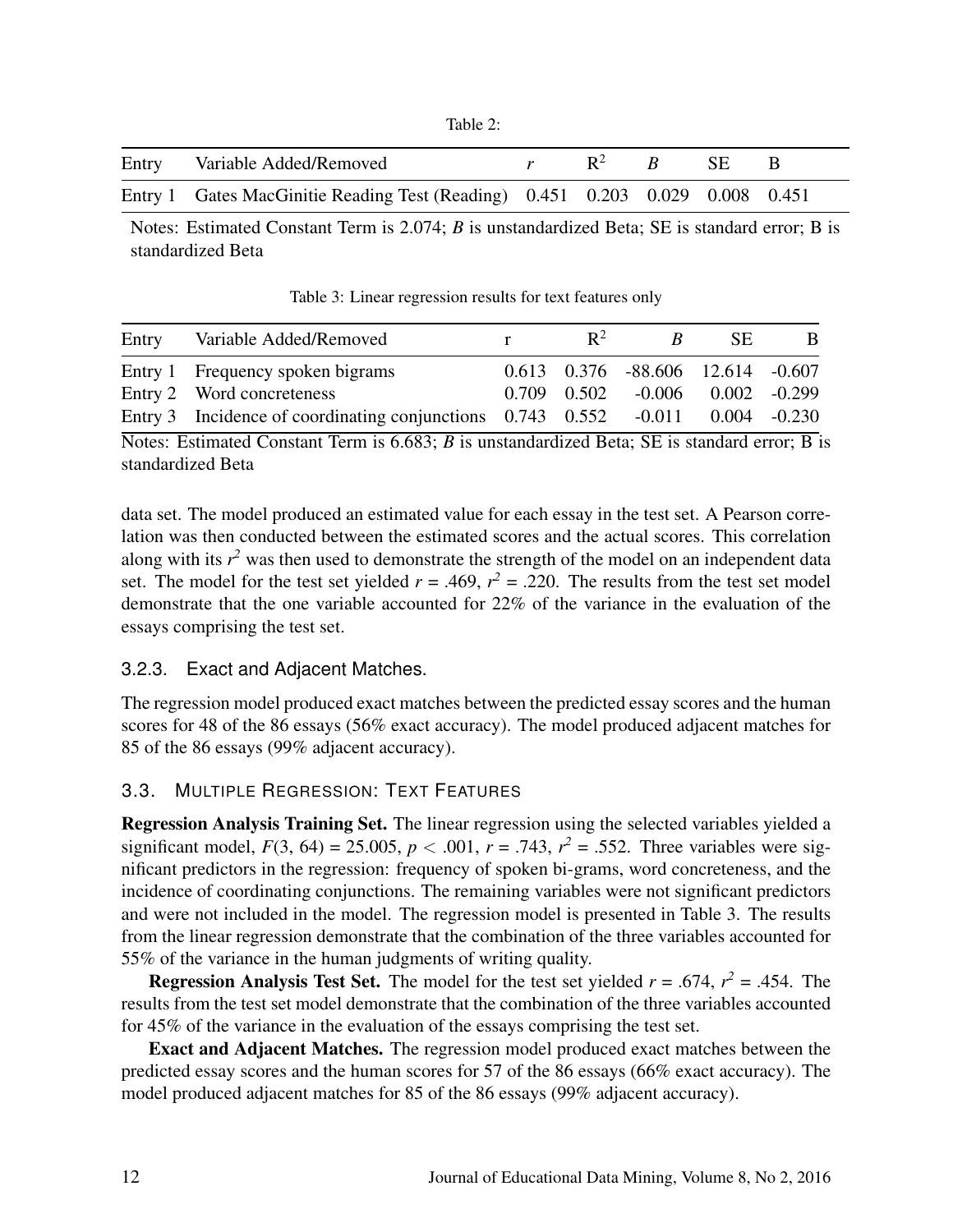| Entry | Variable Added/Removed                                      | $\mathbb{R}^2$  | R                                 | <b>SE</b> | <sub>B</sub>    |
|-------|-------------------------------------------------------------|-----------------|-----------------------------------|-----------|-----------------|
|       | Entry 1 Frequency spoken bigrams                            |                 | 0.613 0.376 -83.383 12.451 -0.571 |           |                 |
|       | Entry 2 Word concreteness                                   | $0.709$ $0.502$ | $-0.005$                          |           | $0.002 - 0.227$ |
|       | Entry 3 Incidence of coordinating conjunctions              | $0.743$ $0.552$ | $-0.011$                          |           | $0.004 - 0.224$ |
|       | Entry 4 Gates MacGinitie Reading Test (Reading) 0.765 0.586 |                 | 0.014                             | 0.006     | 0.203           |

Table 4: Linear regression results for individual differences and text features

Notes: Estimated Constant Term is 5.701; *B* is unstandardized Beta; SE is standard error; B is standardized Beta

Table 5: Fisher r-z transformation results between models

| Comparison                                     | z | 'N                      |
|------------------------------------------------|---|-------------------------|
| Individual differences $\langle$ Text features |   | $3.04 \leq .050$        |
| Individual differences $\langle$ Combined      |   | $3.36 \div 010$         |
| $Combined = Text features$                     |   | $0.33 \rightarrow 0.50$ |

#### 3.4. MULTIPLE REGRESSION: COMBINED FEATURES

Regression Analysis Training Set. The linear regression using the selected variables yielded a significant model,  $F(4, 64) = 21.195$ ,  $p < .001$ ,  $r = .765$ ,  $r^2 = .586$ . Four variables were significant predictors in the regression: frequency of spoken bi-grams, word concreteness, the incidence of coordinating conjunctions, and Gates-MacGinitie reading test scores (GMRT). The remaining variables were not significant predictors and were not included in the model. The regression model is presented in Table 4. The results from the linear regression demonstrate that the combination of the 4 variables accounts for 59% of the variance in the human judgments of writing quality.

**Regression Analysis Test Set.** The model for the test set yielded  $r = .723$ ,  $r^2 = .523$ . The results from the test set model demonstrate that the combination of the four variables accounted for 52% of the variance in the evaluation of the essays comprising the test set.

Exact and Adjacent Matches. The regression model produced exact matches between the predicted essay scores and the human scores for 58 of the 85 essays (68% exact accuracy). The model produced adjacent matches for 85 of the 86 essays (99% adjacent accuracy).

#### 3.5. COMPARISONS BETWEEN REGRESSION MODELS

Regression Analysis Training Set. We used Fisher r-to-z transformation to assess the significance of the differences between the correlations reported for each regression model (i.e., the individual differences model, the text feature model, and the combined model). The z transformations demonstrated that both the text feature regression model and the combined regression model were significantly different than the individual differences regression model. No differences were reported between the text feature model and the combined model (see Table 5 for details).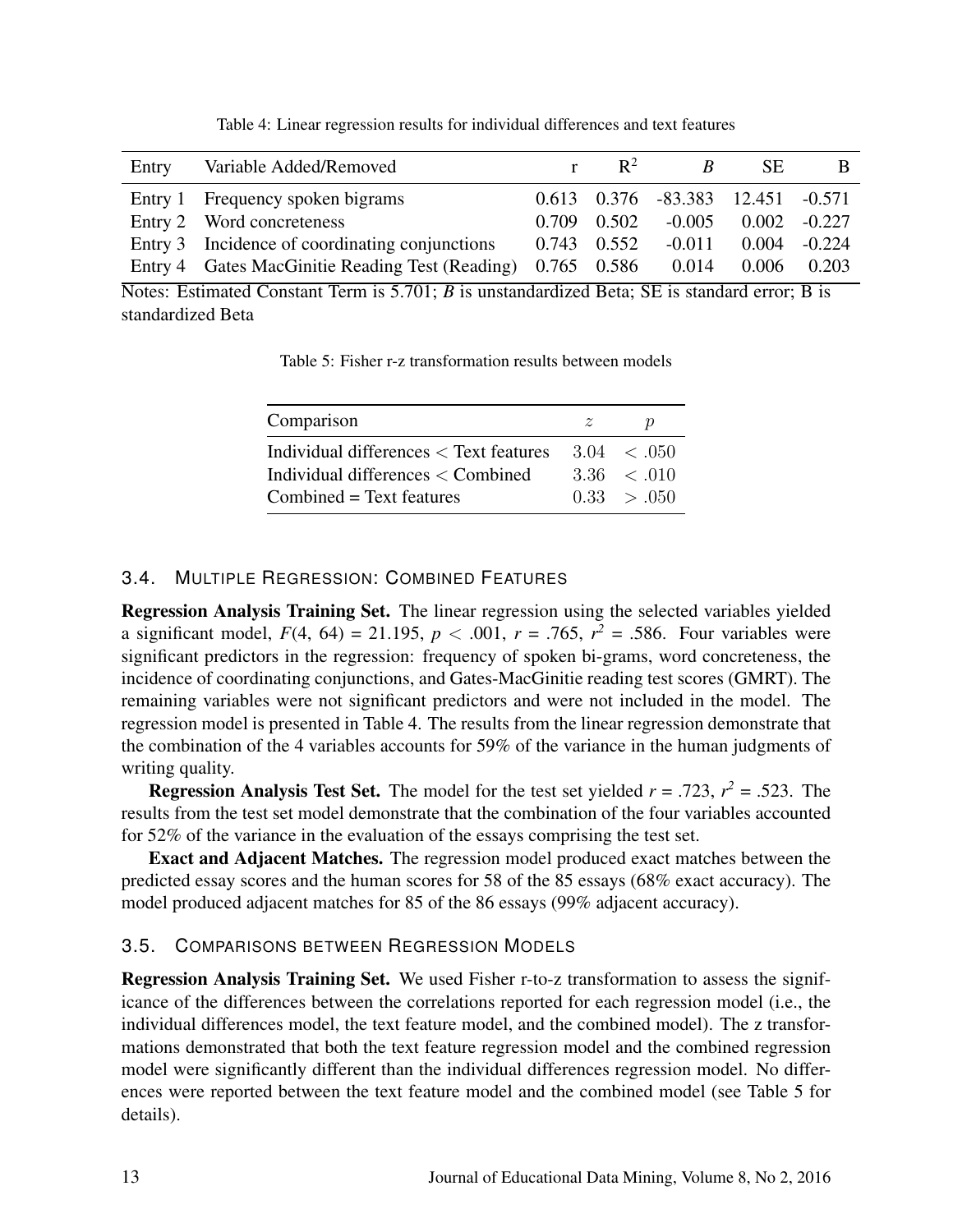## 4. DISCUSSION

We have investigated the potential for individual differences alone, and in combination with text features, to predict essay quality in a small sample of persuasive essays. The findings demonstrate that individual differences can be used to predict the quality of essays written in the W-Pal system, but not as strongly as text features or a combination of text features and individual differences. This study is representative of a burgeoning area of EDM research – namely, the use of NLP tools in text analysis. More importantly, this study provides a proof of concept for the combination of NLP variables with more traditional variables commonly used in EDM research (i.e., individual differences). In addition, it provides evidence that these tools can be used in the context of a specific domain that is of interest to many educational researchers -- student writing.

Specifically, we compared individual differences, text features, and the combination of the two in predicting writing quality in a (relatively) small sample of persuasive essays. The findings demonstrate that individual differences can be used to predict essay quality, but not as strongly as text features or a combination of text features and individual differences. The combination of individual differences with text features marginally increased the amount of variance explained in the regression model (i.e., test set  $r^2 = .52$  vs.  $r^2 = .45$ ) and the exact and adjacent matches in essays scored using the model. While these gains are relatively small, they are nevertheless important because increases in the accuracy of scoring models promotes increased confidence in feedback provided to students and in the confidence of the system in general. In turn, such improvements have the potential to increase learning gains (Grimes & Warschauer, 2010). In addition to increasing the *accuracy* of the score, the inclusion of individual differences in scoring models opens up new avenues for improving the personalization of the scoring models. Specifically, the use of personalized data could allow tutoring and AES/AWE systems to provide more effective feedback to students. By incorporating student information into essay scoring models, the formative feedback in these writing systems could focus on the needs of the individual students rather than on individual essays. Additionally, the use of this student data may allow automated writing systems to adapt lessons to users based on their writing performance and individual characteristics.

The individual difference model explained 20% to 22% of the variance in the human scores (in both the training and test models). The correlations reported for this model are lower than reported for a number of AES systems that rely on text features alone (usually around .60 to .85; Attali & Burstein, 2006; McNamara, Crossley et al., 2013; Rudner et al., 2006; Warschauer & Ware, 2006) and lower than those reported for the text features model and the combined model. However, the exact and adjacent matches reported for the model were relatively strong and in the expected range with exact matches at 56% and adjacent matches at 99%. The models demonstrate that the strongest individual difference predictor of essay quality is students' reading scores. In this case, positive correlations with essay quality were reported indicating that students with greater reading skills produced more successful essays, aligning with individual difference studies that show moderate to strong correlations (r .30 to .50) between reading and writing (Tierney & Shanahan, 1991)

The models using only text features were equivalent to previously reported models and stronger than those using individual differences alone. This finding is not unexpected because text features should have a stronger effect on human judgments of essay quality in blind judgments (i.e., where the human raters are unaware of who the writer is). As expected, there was also an increase in the exact matches (an 11% increase) over the individual difference model.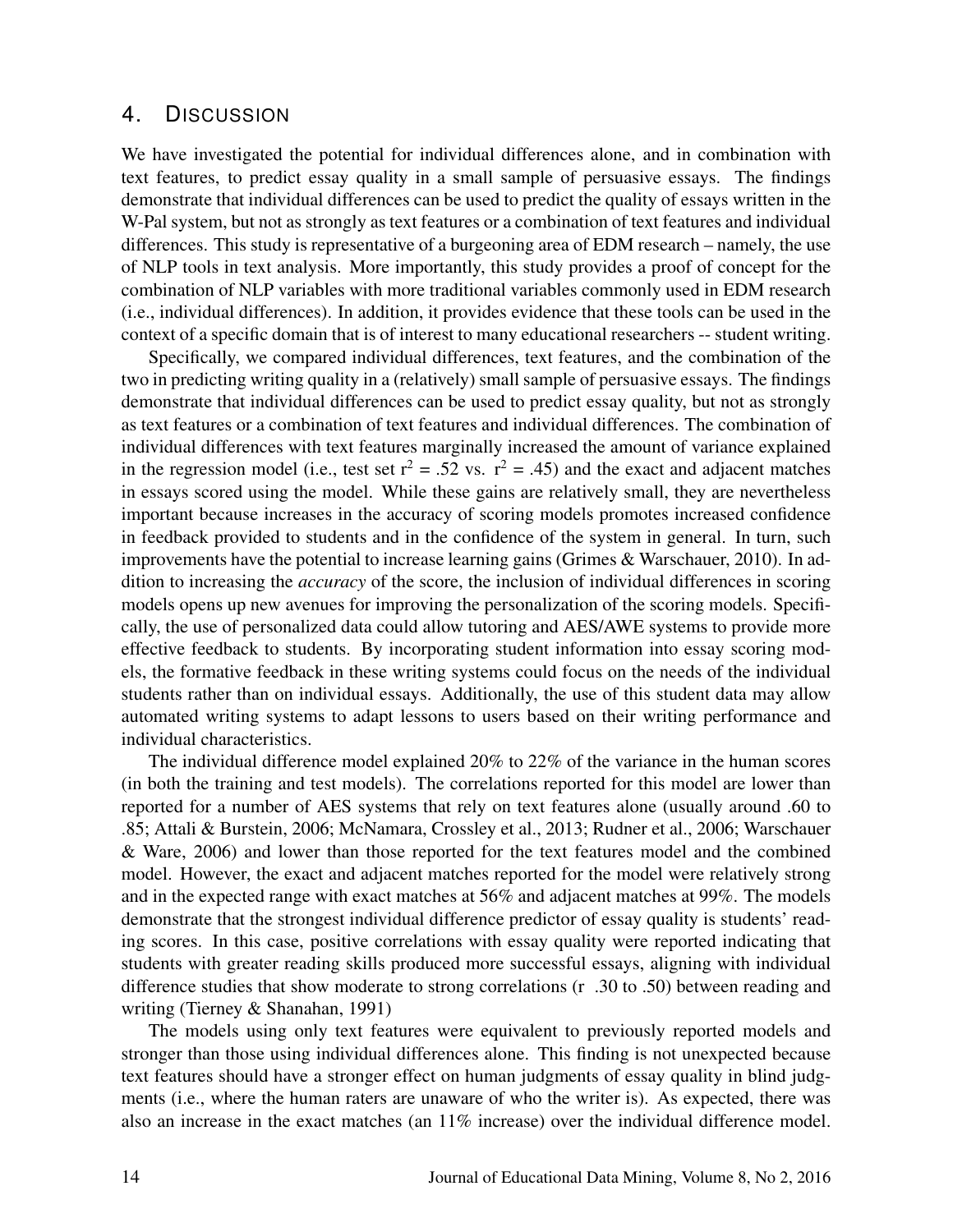The model demonstrated that higher quality writing used less frequent bigrams, less concrete words, and fewer coordinating conjunctions. Thus, higher quality writing can be marked by more sophisticated lexical choices and fewer markers of local cohesion. Similar findings have been reported in previous studies (Crossley et al., 2014; McNamara, Crossley et al., 2013).

Our combined model reported the highest overall correlations and the strongest exact matches. Statistically, the model was stronger than the individual difference model, but equivalent to the text features model. The model included indices related to both individual differences and text features, providing evidence that a combination of both features can lead to gains in scoring accuracy (as hypothesized). The model reported was well within the expected accuracy range as found in previous published models and reported an exact accuracy that was higher than previous models. There was an increase in exact matches of 13% when compared to the individual differences model and an increase in exact matches of 2% when compared to the text features model. Textually, the model loaded the same indices as the text feature model (less frequent bigrams, less concrete words, and fewer coordinating conjunctions). From an individual difference perspective, higher quality essays were written by students with greater reading skills (Allen Snow, Crossley, et al., 2014; Stæhr, 2008). The results from the combined analysis demonstrate that both student and text features can act in unison to provide more accurate essay scores for students who use the W-Pal system.

The inclusion of both individual differences and text features could help improve feedback mechanisms and increase the validity of the W-Pal AES system. Improved feedback that is both more accurate and personalized could benefit W-Pal users, both in terms of their overall writing performance and their effective use of writing strategies. The feedback reported in this study is summative (i.e., a single score of overall writing), but we envision that similar feedback models could be developed at the formative level to provide specific feedback to students on introduction, body, and conclusion quality, overall essay cohesion, and paraphrasing quality. In addition, models that include both text features and individual differences could be used to assess discourse elements of texts (e.g., thesis statements and strength of arguments) as well as more traditional features such as grammar and spelling accuracy. These models may rely on a greater number of individual differences than the single individual difference that loaded into the current model, providing AWE systems with greater construct validation.

In general, the reported models show how groups of features can act both independently and dependently to assess essay quality. The results indicate that text features can increase the exact agreement for models above the use of individual differences and that a combination of the two features provides the strongest exact matches. We do not see improvements in the adjacent matches but note that an adjacent accuracy of 99%, as reported in the models, is quite strong and leaves little room for improvement. However, adjacent accuracy does not allow for precise feedback as compared to that found with exact accuracy, so there is a need to continue to improve models in terms of exact matches.

Such improvement would likely come from the inclusion of additional text features and individual differences. From a text-based perspective, the models discussed above did not include indices related to specific discourse units. Such discourse units would include the presence and the strength of items such as thesis statements, arguments, topic sentences, and supporting evidence. Indices that measure these elements are in the process of development and will be added to WAT in the near future. Similarly, the current version of WAT does not calculate indices related to grammatical and mechanical (i.e., spelling and punctuation) accuracy. These indices (also under development) may add to the ability of the W-Pal AES system to more accurately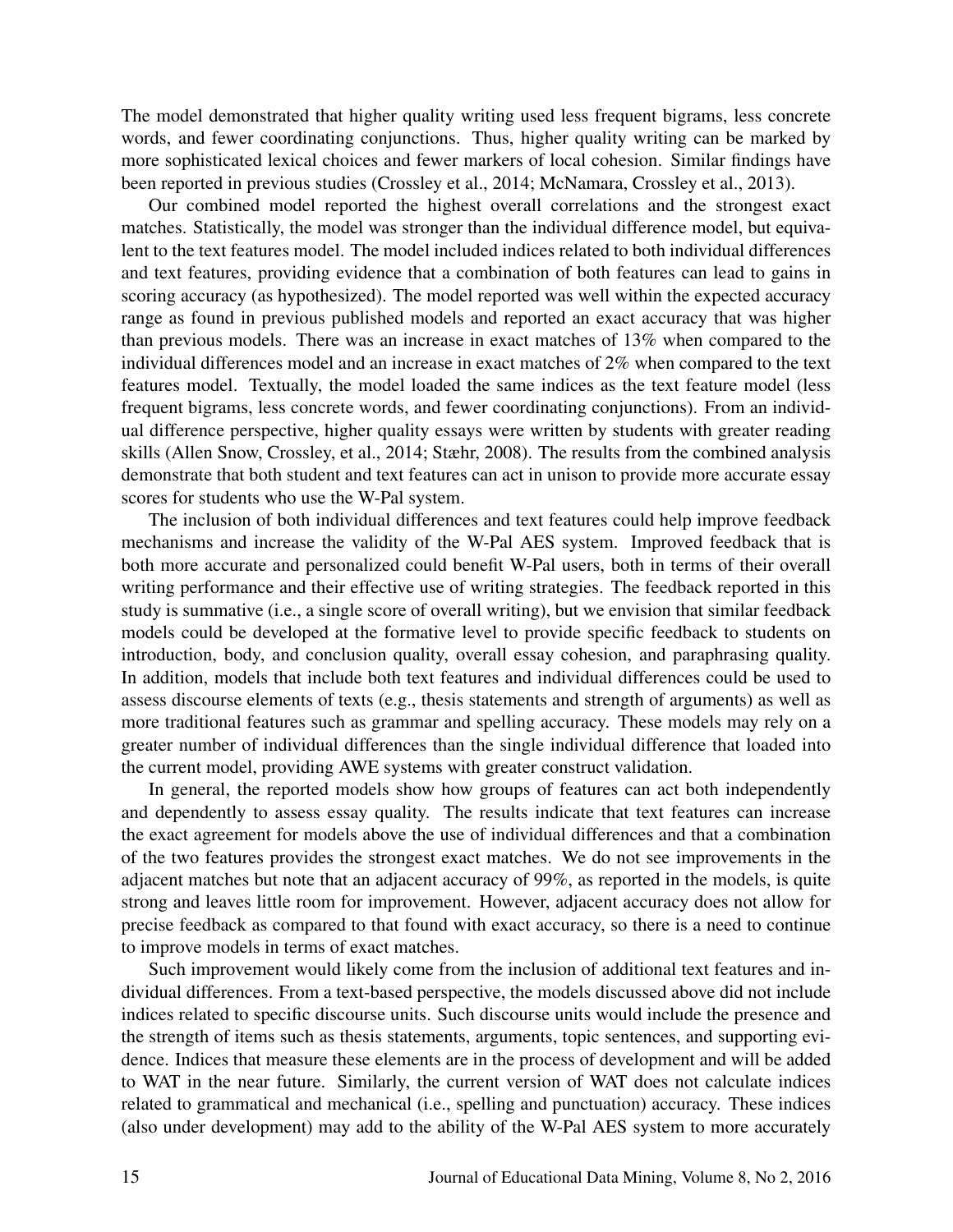assign scores to essays.

More importantly, there are a number of individual differences that were not included in the current algorithm that could be collected in future studies. These could include simple survey questions related to writing strategy use, socio-economic status, future educational plans, amount of writing or reading completed at home or in the students' free time, and specific grades in specific classes (to name but a few) to cognitive data such as working memory scores. Standardized test scores related to writing ability, math skills, and content knowledge could also be included in the models. Some of the variables investigated in this study may be problematic as well. For example, if a variable like gender were included in a regression model, it might bias a model toward one gender (although gender did not show a significant correlation with essay score in this study). In addition, because the essay was collected prior to engaging with W-Pal, the current models do not take into consideration sequential information such as the students' score on a prior essay or the students' scores on the games and quizzes included in each W-Pal writing module. Such scores could be used to provide an updated model of the students' current knowledge and help improve overall scoring accuracy. Lastly, the model reported in this analysis takes a linear approach to essay scoring. Other approaches including a hierarchical approach or a clustering approach might also lead to improved results.

# 5. CONCLUSION

Overall, the findings from this study provide evidence for the use of both text features and individual differences in conjunction to improve automatic essay scoring within an intelligent tutoring system. The results also give an indication of which features are most predictive of writing quality, providing a snapshot of how text features affect human judgments of writing quality and how individual differences relate to writing success. These findings have important implications for both educators and EDM researchers because they reveal that essay scoring approaches may benefit from incorporating measures not only about the essay itself, but also about the writer. The inclusion of such indices have the potential to improve the accuracy of the scores assigned to essays in a computerized writing intervention, as well as increase the validity and the personal nature of the feedback provided to students on their writing. Importantly, the study provides additional evidence that text features can be used to flesh out learning patterns within educational data sets and provides support for using NLP tools in EDM research. This is especially important considering that the text features reported in this study are automatically calculated and the individual differences discussed here are not difficult to collect in the sense that they can be compiled automatically using simple survey techniques. The simplicity of collecting these measures makes the effort to include them in current scoring models quite straightforward.

This study is designed to provide a proof of concept. Future studies will need to sample a larger population of writers to ensure the generalization of the models reported in this study. Future studies would also benefit by including additional text features and individual differences, writing samples written outside of a tutoring system, writing samples that are based on other genres such as integrated writing or content-based writing, and writing samples found in educational technologies beyond ITSs, such as online tutors and MOOCs. We expect that such studies can support the use of individual differences to increase the accuracy of automatic feedback given to users in intelligent tutoring systems. Such feedback would likely increase writing gains and provide greater evidence for the use of automated writing instruction systems.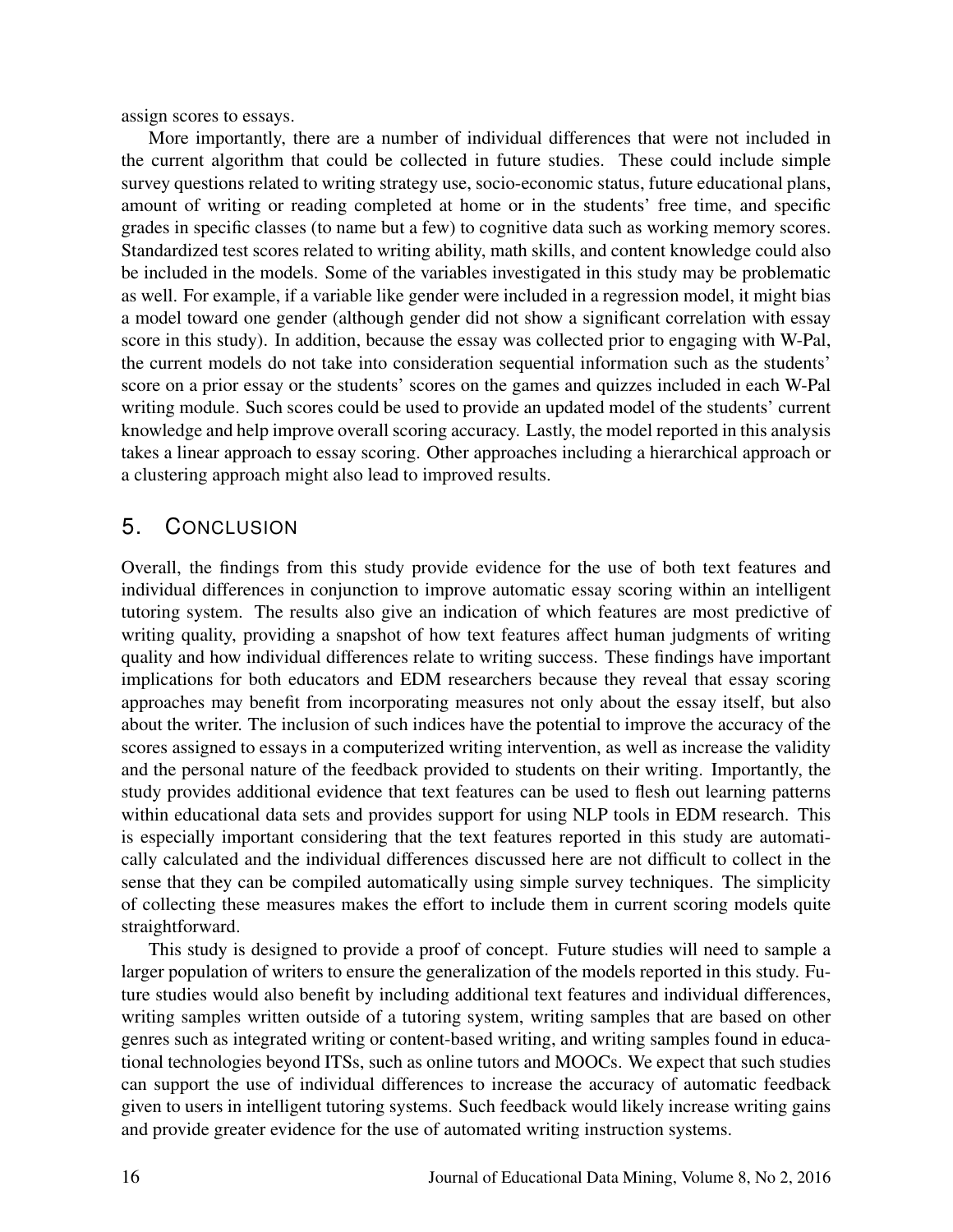# ACKNOWLEDGEMENTS

This research was supported in part by the Institute for Education Sciences (IES R305A080589 and IES R305G20018-02). Ideas expressed in this material are those of the authors and do not necessarily reflect the views of the IES. We thank various members of the SoLET lab at Arizona State University especially Jianmin Dai and Matthew Jacovina and members of the Institute for Intelligent Systems at The University of Memphis, in particular Zhiqiang Cai and Art Graesser.

# **REFERENCES**

- ALLEN, L. K., SNOW, E. L., & MCNAMARA, D. S. (2014). The long and winding road: Investigating the differential writing patterns of high and low skilled writers. In J. Stamper, S. Pardos, M. Mavrikis, & B. M. McLaren (Eds.), *Proceedings of the 7th International Conference on Educational Data Mining* (pp. 304-307). London, UK.
- ALLEN, L. K., SNOW, E. L., & MCNAMARA, D. S. (2016). The narrative waltz: The role of flexibility on writing performance. *Journal of Educational Psychology. doi: 10.1037/edu0000109*
- APPLEBEE, A. N., LANGER, J. A., JENKINS, L. B., MULLIS, I., & FOERTSCH, M. A. (1990). *Learning to write in our nation's schools*. Washington, DC: U.S. Department of Education, Office of Educational Research and Improvement.
- ATTALI, Y., & POWERS, D. (2008). A developmental writing scale. *ETS Research Report Series*, *2008*(1). Princeton, NJ: ETS
- BAKER, R., & SIEMENS, G. (2014). Educational data mining and learning analytics. In Sawyer, K. (Ed.) *Cambridge Handbook of the Learning Sciences: 2nd Edition*, pp. 253-274.
- BAKER, R. S, DE CARVALHO, A. M., RASPAT, J., ALEVEN, V., CORBETT, A. T., & KOEDINGER, K. R. (2009). Educational software features that encourage and discourage "gaming the system". Proceedings of the 14th International Conference on Artificial Intelligence in Education, 475-482.
- BAKER, R.S., & YACEF, K. (2009). The State of Educational Data Mining in 2009: A Review and Future Visions. *Journal of Educational Data Mining*, 1 (1), 3-17.
- BECK, J.E., CHANG, K., MOSTOW, J., CORBETT, A.T. (2008). Does help help? Introducing the Bayesian evaluation and assessment methodology. Proceedings of Intelligent Tutoring Systems, ITS 2008, 383–394.
- BOWERS, A.J. (2010). Analyzing the longitudinal K-12 grading histories of entire cohorts of students: Grades, data driven decision making, dropping out and hierarchical cluster analysis. Practical Assessment, Research & Evaluation (PARE), 15(7), 1-18.
- CROSSLEY, S. A., MCNAMARA, D. S., BAKER, R., WANG, Y., PAQUETTE, L., BARNES, T., & BERGNER, Y. (2015). Language to completion: Success in an educational data mining massive open online class. In Santos, O. C., Boticario, J. G., Romero, C., Pechenizkiy, M., Merceron, A., Mitros, P., Luna, J. M., Mihaescu, C., Moreno, P., Hershkovitz, A., Ventura, S., & Desmarais, M. (eds.) *Proceedings of the 8th International Conference on Educational Data Mining (EDM).* (pp. 388-392).
- CROSSLEY, S. A., ROSCOE, R. D., MCNAMARA, D. S., & GRAESSER, A. C. (2011). Predicting human scores of essay quality using computational indices of linguistic and text features. In G. Biswas, S. Bull, J. Kay, & A Mitrovic (Eds.), *Proceedings of the 15th International Conference on Artificial Intelligence in Education* (pp. 438-440). Auckland, New Zealand: AIED.
- EZEN-CAN, A., & BOYER, K. E. (2015). Understanding student language: An unsupervised dialogue act classification approach. *Journal of Educational Data Mining, 7* (1), 51-78.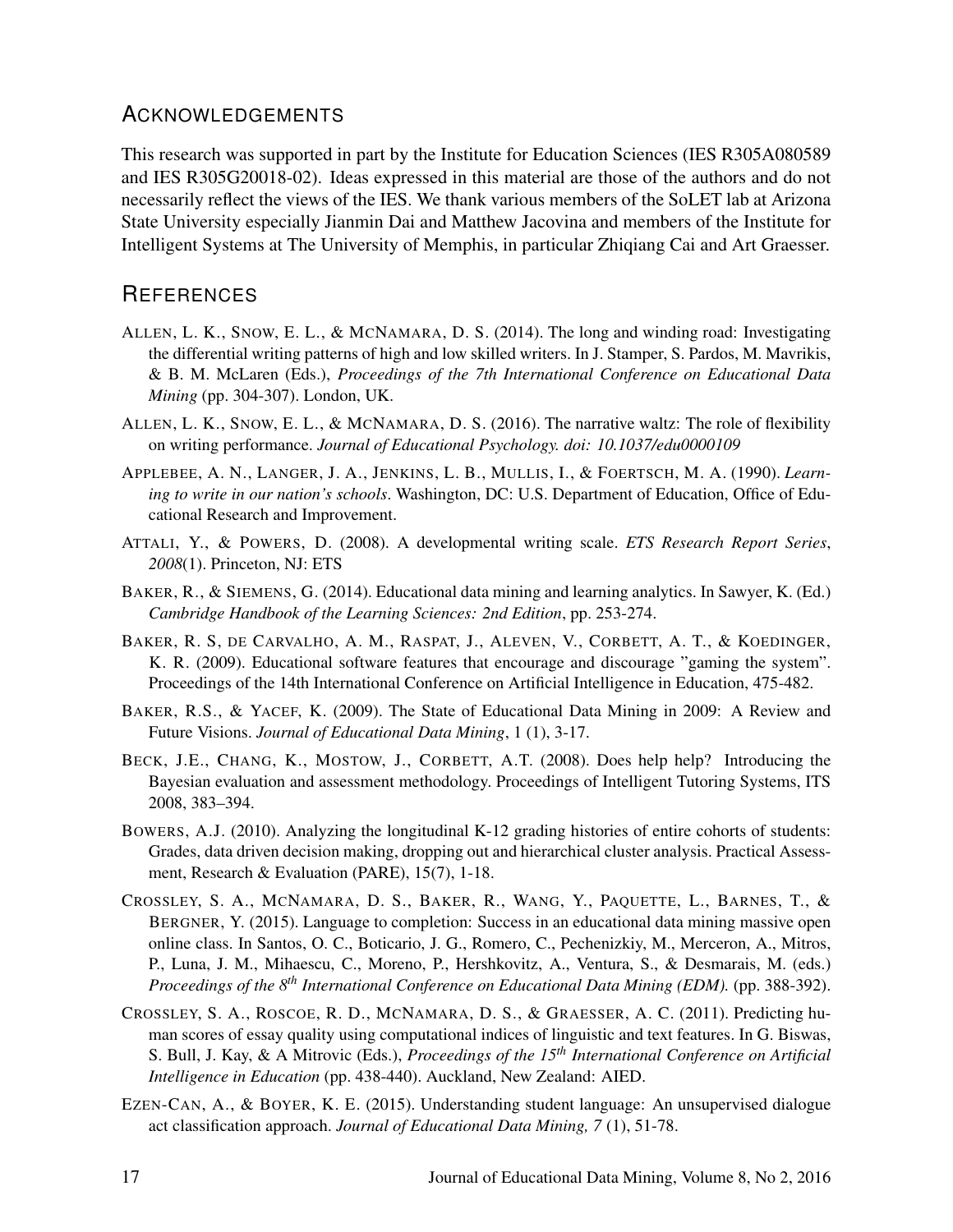- FERRARI, M., BOUFFARD, T., & RAINVILLE, L. (1998). What makes a good writer? Differences in good and poor writers' self-regulation of writing. *Instructional Science, 26*, 473-488. doi:10.1023/A:1003202412203
- FITZGERALD, J. & SHANAHAN, T. (2000). Reading and writing relations and their development. *Educational Psychologist, 35,* 39-50.
- JING, S. (2015). Automatic grading of short answers for MOOC via semi-supervised document clustering. In Santos, O. C., Boticario, J. G., Romero, C., Pechenizkiy, M., Merceron, A., Mitros, P., Luna, J. M., Mihaescu, C., Moreno, P., Hershkovitz, A., Ventura, S., & Desmarais, M. (eds.) *Proceedings of the 8th International Conference on Educational Data Mining (EDM).*
- MACGINITIE, W. H., & MACGINITIE, R. K. (1989). *Gates-MacGinitie reading tests*. Chicago: Riverside.
- MCNAMARA, D. S., CROSSLEY, S. A., & MCCARTHY, P. M. (2010). The linguistic features of writing quality. *Written Communication, 27*, 57-86.
- SAMEI, B., RUS, V., NYE, B., & MORRISON, D. (2015). Hierarchical dialogue act classification in online tutoring sessions, In Santos, O. C., Boticario, J. G., Romero, C., Pechenizkiy, M., Merceron, A., Mitros, P., Luna, J. M., Mihaescu, C., Moreno, P., Hershkovitz, A., Ventura, S., & Desmarais, M. (eds.) *Proceedings of the 8th International Conference on Educational Data Mining (EDM).*
- VARNER, L. K., ROSCOE, R. D., & MCNAMARA, D. S. (2013). Evaluative misalignment of 10<sup>th</sup>-grade student and teacher criteria for essay quality: An automated textual analysis. *Journal of Writing Research, 5,* 35-59.
- WEN, M., YANG, D., & ROSE, C. P. (2014a). Sentiment analysis in MOOC discussion forums: What does it tell us? *In the Proceedings of the 7th International Conference on Educational Data Mining*, 130-137.
- WEN, M., YANG, D., & ROSE, C. P. (2014b). Linguistic reflections of student engagement in massive open online courses. *In the Proceedings of the International Conference on Weblogs and Social Media*.
- WITTE, S., & FAIGLEY, L. (1981). Coherence, cohesion, and writing quality. *College Composition and Communication, 32*, 189-204.